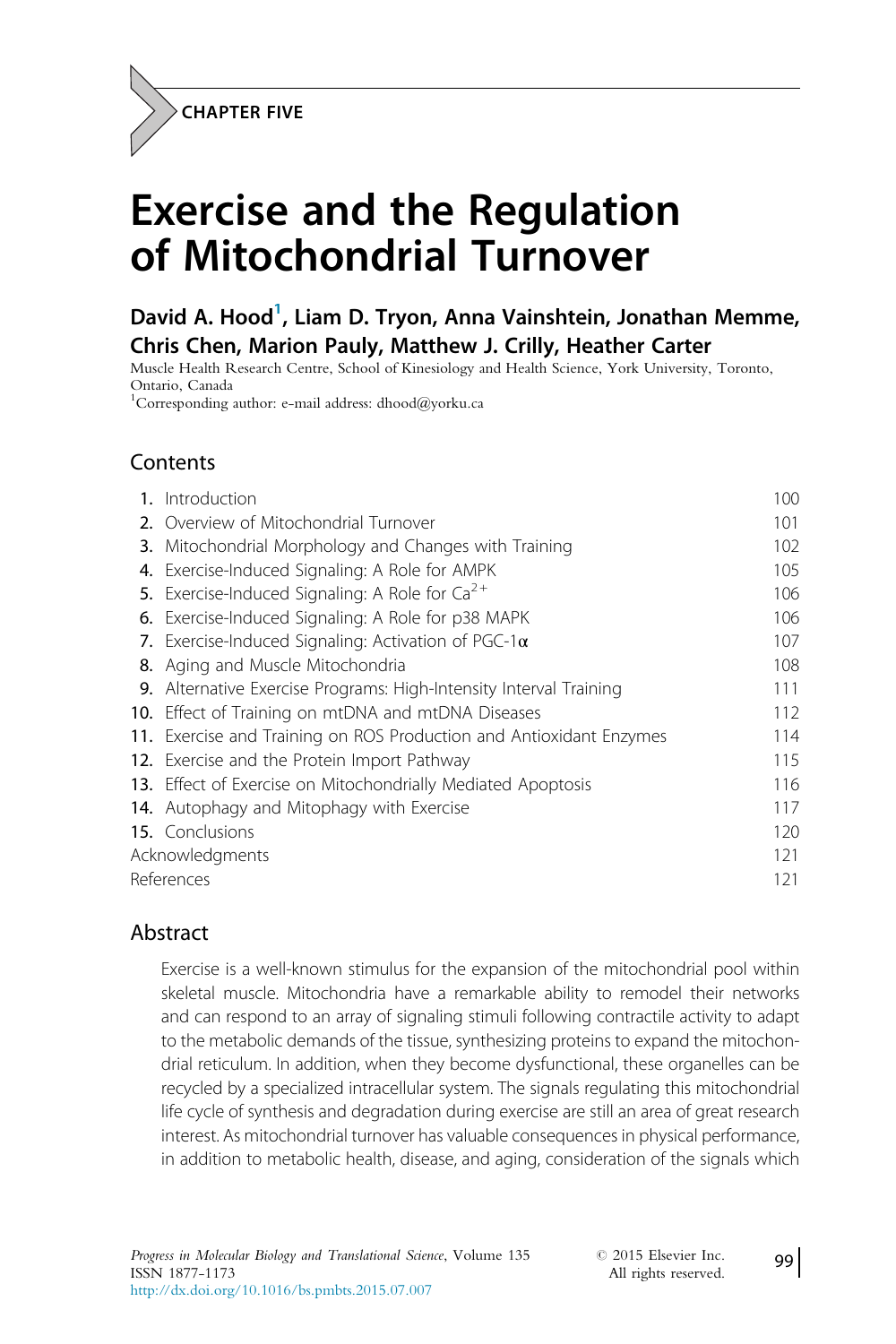control this cycle is vital. This review focuses on the regulation of mitochondrial turnover in skeletal muscle and summarizes our current understanding of the impact that exercise has in modulating this process.

#### **INTRODUCTION**

Exercise is a powerful metabolic stress. When performed repeatedly over the course of several weeks, exercise leads to adaptations in skeletal muscle which allow it to meet the increased metabolic demand. One of the most dramatic examples of this phenotypic adaptation is the increase in mitochondrial content within muscle, which is coincident with a reduction in fatigability and an improvement in endurance performance. In contrast to the positive effects that exercise brings about to increase mitochondria, chronic muscle disuse results in the opposite change. Chronic physical inactivity leads to decrements in organelle content and function within muscle, poor performance, and an increase in apoptotic susceptibility. The metabolic derangements associated with inactivity and the loss of mitochondria include a greater storage, rather than oxidation of lipids, and a tendency for obesity and insulin resistance. Aging also brings about phenotypic changes in mitochondria within muscle, attributed to both inactivity and inherent, aging-induced changes in organelle synthesis and degradation pathways. Thus, opposing changes in the mitochondrial network within muscle cells induced by chronic exercise, aging, or disuse are now recognized to have implications for a broad range of health issues. Notably, regular exercise can counteract many of aging- and inactivity-induced detrimental effects observed on metabolism associated with defective mitochondria, and research efforts must continue to seek the molecular underpinnings of how this is brought about.

Our understanding of the structure, function, and turnover of mitochondria has increased tremendously over the last two decades, thanks to an emerging appreciation for the diversity of functions in which the organelle partakes. Long known for their vital roles in cellular energy production, mitochondria are now established participants in calcium  $(Ca^{2+})$  handling, cellular signaling, and organelle-mediated apoptosis. In addition, mitochondrial dysfunction, brought about by either nuclear or mitochondrial DNA (mtDNA) mutations, can lead to a wide variety of pathophysiological conditions affecting a number of organ systems, notably skeletal muscle, the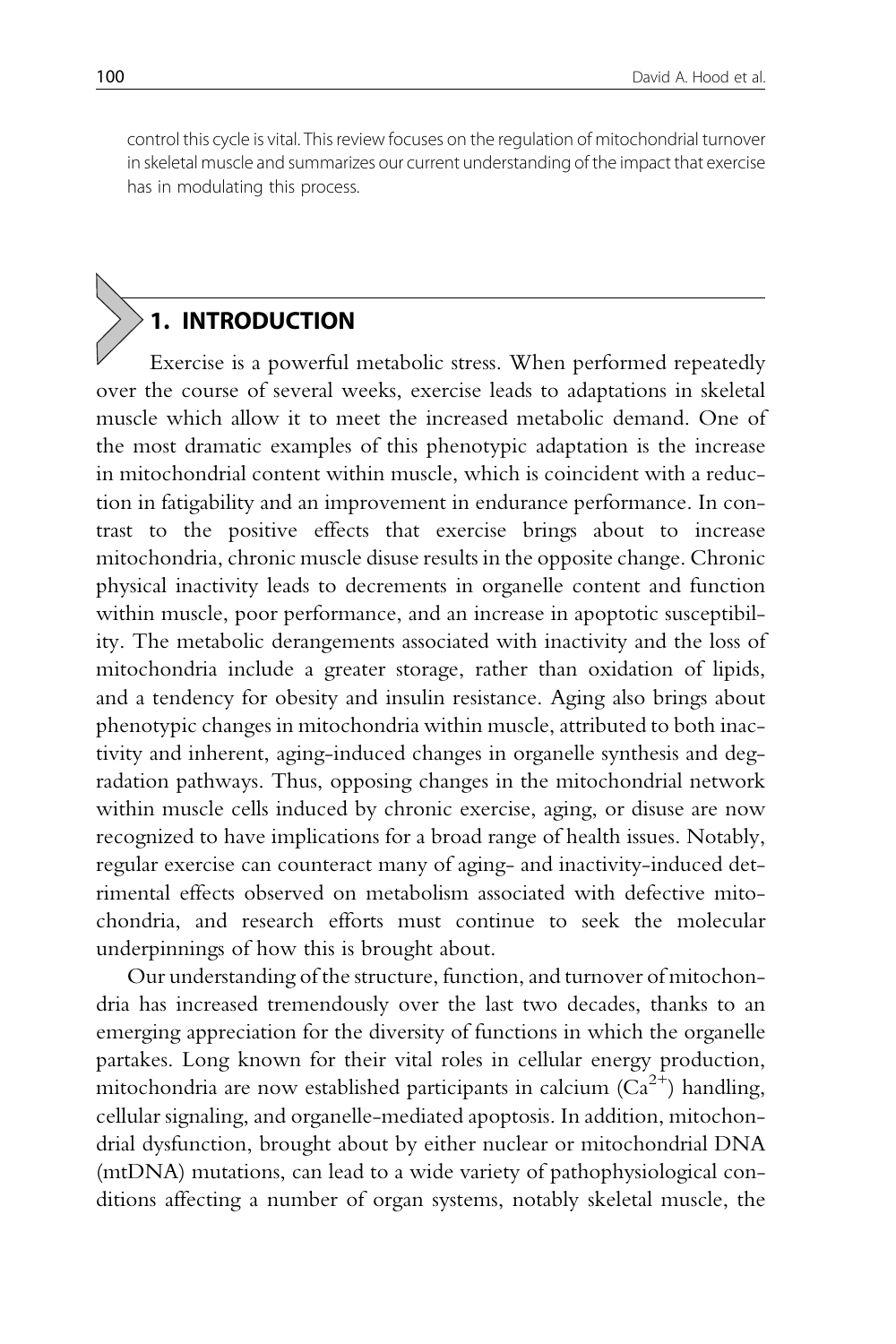heart, or the brain. Thus, both basic and clinical scientists have become keenly interested in how mitochondrial function and dysfunction contribute to cellular health and disease.

#### 2. OVERVIEW OF MITOCHONDRIAL TURNOVER

The steady-state mitochondrial content of muscle at any time, along with the quality of the organelle pool, is a product of complex pathways of synthesis (biogenesis) and degradation (mitophagy). The synthesis of a new, higher level of functional organelles in response to exercise is the cumulative result of a series of events that begins with the very first bout of exercise in a training program. As discussed in detail below, each acute exercise bout initiates a new cascade of signaling events involving the activation of protein enzymes that modify the activity of downstream proteins such as transcription factors (TFs) that impact the expression of nuclear genes encoding mitochondrial proteins (NuGEMPs). The result is an increase in the level of mRNAs which encode precursor proteins destined for mitochondrial localization. Once translated in the cytoplasm, the resulting nuclear-encoded proteins interact with protein chaperones and are delivered to the mitochondria. These mitochondrial-destined proteins are subsequently imported into the different compartments, such as the matrix space or the inner or outer membrane. A subgroup of these proteins include TFs, such as mitochondrial transcription factor A (Tfam), that act directly on mtDNA to increase the mRNA expression of mitochondrial gene products and mtDNA copy number. mtDNA is critical because it encodes 13 vital proteins involved in the mitochondrial respiratory chain. Thus, mitochondrial biogenesis requires the coordinated cooperation of both the nuclear and the mitochondrial genomes to produce an organelle that is functional in providing cellular adenosine triphosphate (ATP).

In contrast to the process of biogenesis, regulation of mitochondrial content and quality is also exerted at the level of mitophagy, the selective degradation of mitochondria by the autophagosome–lysosome system. As discussed below, mitophagy is activated by similar signaling mechanisms such as biogenesis, suggesting that a coordinated regulation of these pathways exists. Rates of mitophagy are enhanced during physiological conditions of increased reactive oxygen species (ROS) production, or when the mitochondrial membrane potential decreases. When this occurs, the affected dysfunctional portion of the organelle reticulum undergoes fission to separate it from the remaining "healthy" mitochondrial network, and the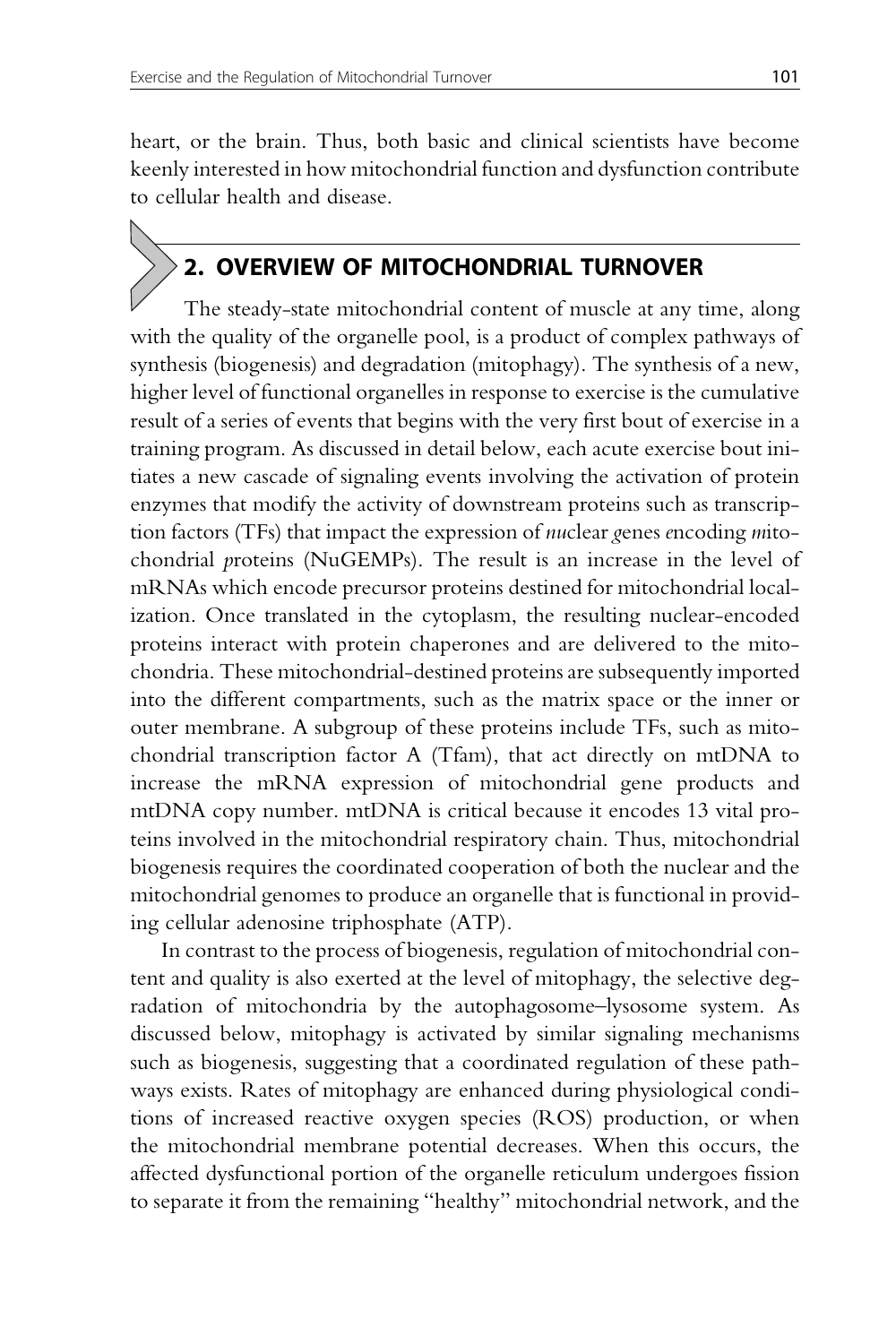organelle fragment is targeted for degradation. Considerably less is known about the regulation of mitophagy, in comparison to biogenesis, particularly in skeletal muscle, and during exercise.

#### 3. MITOCHONDRIAL MORPHOLOGY AND CHANGES WITH TRAINING

Skeletal muscle contains a heterogeneous pool of mitochondria, dis-tinguished by biochemical composition, function, and subcellular location.<sup>[1](#page-22-0)</sup> Mitochondria may be concentrated under the sarcolemma, termed the subsarcolemmal (SS) mitochondria, or localized in proximity to the contractile apparatus, regarded as the intermyofibrillar (IMF) mitochondria. However, the distinction among subpopulations is not absolute, and there is likely a degree of continuity between them, $^{2}$  $^{2}$  $^{2}$  as mitochondria form a dynamic reticulum, $3$  the extensiveness of which is correlated to the oxidative capacity of the tissue.[4](#page-22-0) This organelle network is continuously remodeled by fusion and fission events which add to or subtract from it, respectively. The ability of mitochondria to physically interact and alter their morphology enables quality control processes to take place,<sup>[5](#page-22-0)</sup> serves to preserve mtDNA integrity, and influences their respiratory capacity and ROS production. Furthermore, as muscle fibers can be quite large in size, expansion of the mitochondrial reticulum favors the rapid delivery of oxygen to the mitochondrion for consumption and ATP production.

In mammalian cells, mitofusin-1 (Mfn1) and -2 (Mfn2), in addition to optic atrophy factor 1 (Opa1), are mitochondrial membrane proteins regulating the fusion process [\(Fig. 1](#page-4-0)). They are essential factors contributing to the coordinated fusion of the outer and inner membranes of the mitochondria, respectively. Fusion processes promote the generation of networks with continuous membranes and a matrix lumen which will facilitate the mobility of mitochondrial proteins, lipids, and mtDNA. Conversely, mitochondrial membrane fission is mediated by dynamin-related protein 1 (Drp1), in association with fission protein 1 (Fis1). Drp1 function requires recruitment to the mitochondria from the cytosol, where it forms an oligomeric structure triggering mitochondrial fission. These division events can be localized to specifically damaged areas of the reticulum, ensuring the selective removal of damaged regions of the network.<sup>5</sup>

Pioneering work by Gollnick and King provided the first suggestion that endurance training has the capability to alter mitochondrial ultrastructure.<sup>[6](#page-22-0)</sup> Endurance training also increases the extensiveness of the mitochondrial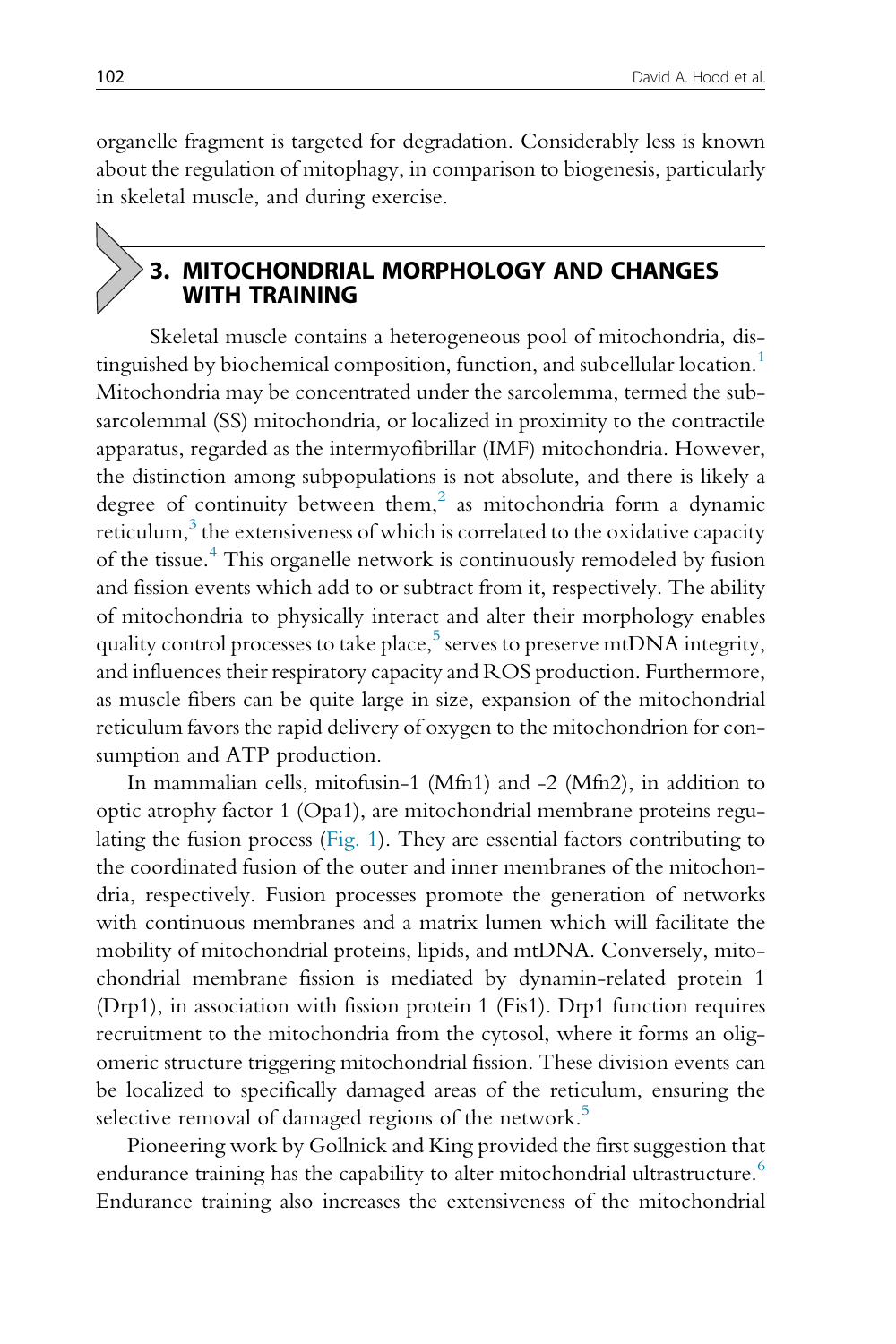<span id="page-4-0"></span>

Figure 1 Effect of exercise and training on mitochondrial turnover. During muscle contraction, action potentials propagate down  $\alpha$ -motoneurons which innervate muscle fibers (1). Electrical signals are transmitted along the sarcolemma of skeletal muscle and are coupled with the release of  $Ca^{2+}$  from the sarcoplasmic reticulum (2). Increases in intracellular  $Ca^{2+}$  levels allow for muscle contraction to occur, while also activating  $Ca<sup>2+</sup>$ -sensitive signaling pathways. Contractile activity also consumes cellular ATP, causing a decrease in ATP/ADP ratio and an increase in the formation of AMP, which can activate AMP-activated protein kinase (AMPK). Reactive oxygen species (ROS) (Continued)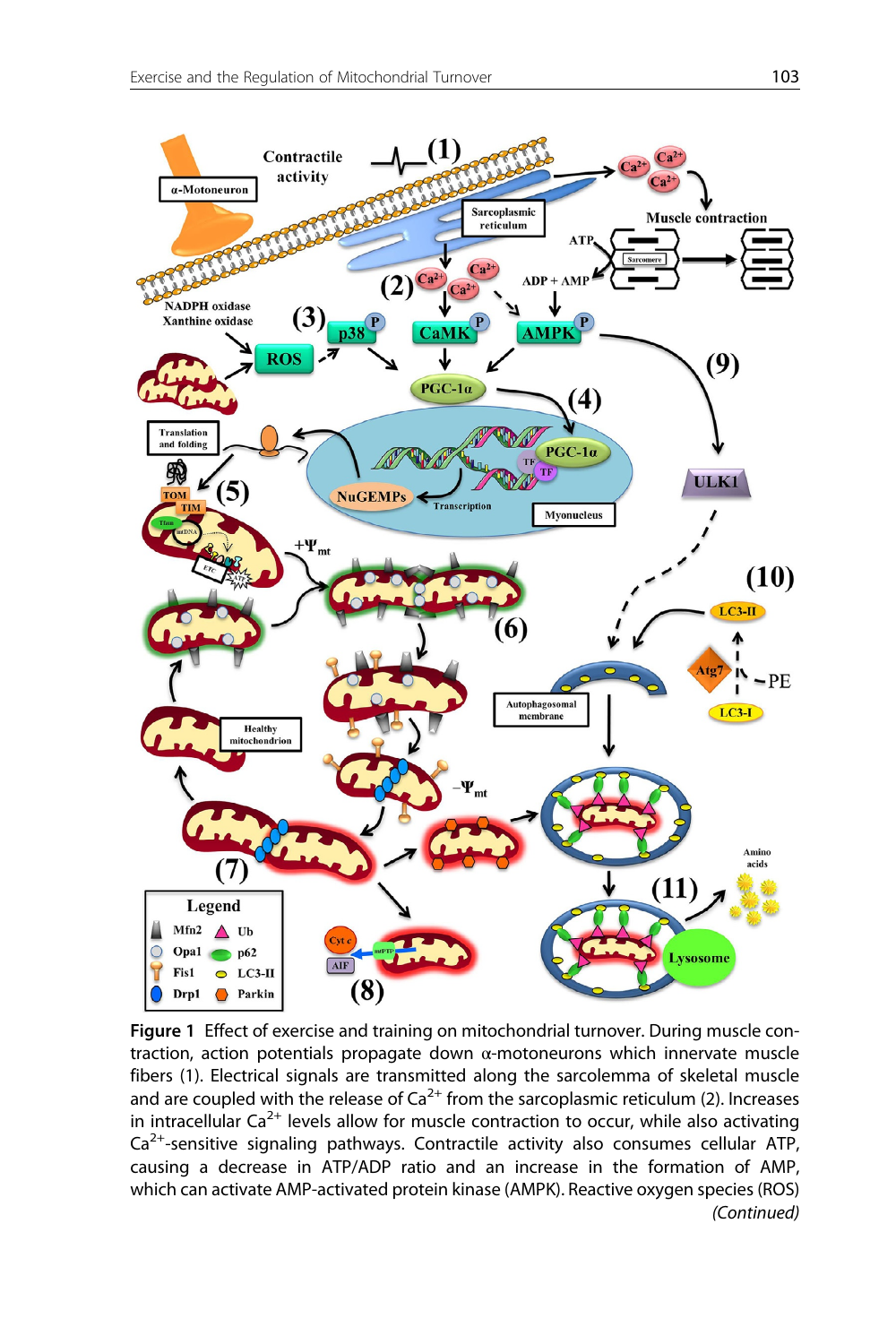reticulum[.7](#page-22-0) Although it is well established that exercise increases mitochondrial content, the regulatory mechanisms which promote these exerciseinduced adaptations have only recently been investigated. Recent work utilizing a model of chronic contractile activity showed that Opa1 and Mfn2 were significantly increased, with concomitant reductions in Drp1, providing a molecular basis for the observed changes in mitochondrial ultrastructure.<sup>8</sup> Additionally, the mRNA expression of mitochondrial fusion factors Mfn1 and Mfn2 also increases during the recovery period from a single

Figure 1—Cont'd production from the mitochondrial electron transport chain (ETC) and other intracellular sources are also enhanced during muscle activity, likely leading to the phosphorylation of kinases such as p38 MAPK (3). These signal transduction pathways target transcription factors (TFs), as well as the transcriptional coactivator peroxisome proliferator-activated receptor  $γ$  coactivator-1α (PGC-1α), which stimulates mitochondrial biogenesis (4), among other beneficial adaptations to skeletal muscle. PGC-1 $\alpha$  is especially critical in augmenting the transcription of NuGEMPs, which need to be translated and imported into the mitochondrion. Additionally, other nuclearencoded factors such as mitochondrial transcription factor A (Tfam) must be imported into the mitochondrion, where they can interact with mitochondrial DNA (mtDNA) to assist the expression of mtDNA-encoded subunits of the ETC (5). This coordinated expression of both nuclear and mitochondrial genomes is key to the expansion of the mitochondrial pool. Chronic muscle activity also increases the ratio of fusion-tofission proteins, promoting the fusion of mitochondria to form a reticular network (6). Essential mammalian skeletal muscle fusion proteins involved in these processes include Mfn2 and the inner mitochondrial membrane protein Opa1, which are necessary for fusion of the outer and inner mitochondrial membranes, respectively. Under conditions of cellular stress, mitochondrial fission can occur, allowing for the isolation of dysfunctional components of the organelle (7). Mitochondrial fission is executed by the formation of a Drp1 oligomer and can occur due to a reduction in mitochondrial membrane potential ( $\mathcal{Y}_{\text{mt}}$ ) to a portion of the organelle. Mitochondrial fission precedes apoptosis, and exercise training can reduce the susceptibility of both skeletal and cardiac muscle to this process, likely by reducing release of proapoptotic factors, such as cytochrome c and apoptosis-inducing factor (AIF) from the mitochondrion (8). Mitochondrial fission is also coupled with mitophagy, the specific degradation, and recycling of dysfunctional mitochondria through the autophagosome–lysosomal system (9). This process is thought to occur through AMPK/ULK1 signaling, in cooperation with the activation of other mitochondrial-specific kinases and ubiquitin ligases, such as Parkin. The activation of this pathway is also crucial for the formation of the autophagosomal membrane, which occurs through the Atg7-mediated lipidation of LC3-I with phosphatidylethanolamine (PE), to form LC3-II (10). Specific interactions between ubiquitinated proteins (Ub) on the mitochondrion and autophagosomal membrane are facilitated by p62, ensuring the precise engulfment of the malfunctioning component of the mitochondrial network. The autophagosome subsequently fuses with a lysosome, and its cargo is degraded and recycled within the cell (11).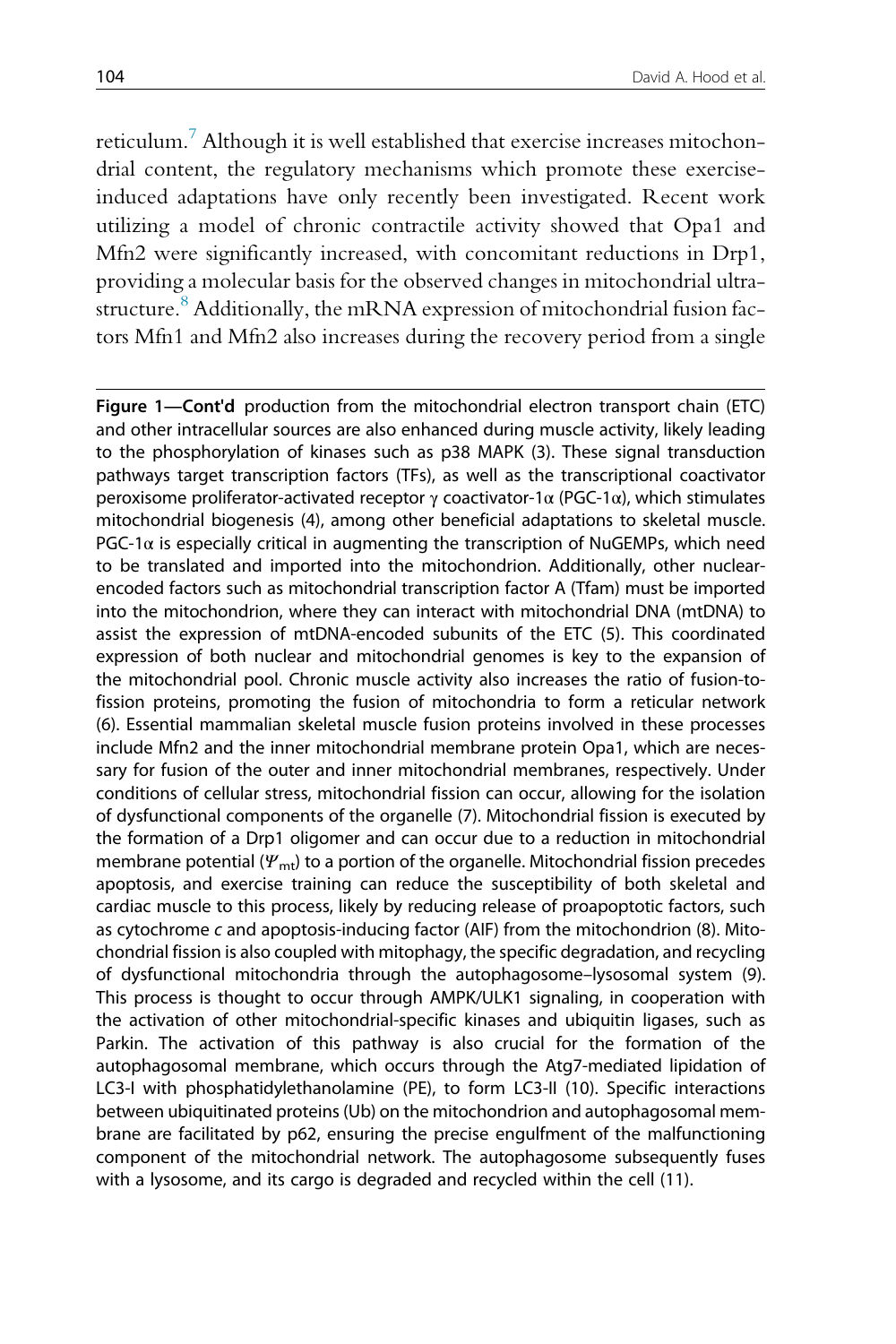bout of aerobic exercise.<sup>9</sup> Thus, the development of a reticular network likely begins after a single bout of exercise. Mice that were subjected to an acute exercise bout exhibited an increase in membrane interactions between skeletal muscle mitochondria in both the SS and IMF subpopulations, prior to any increase in the expression of mitochondrial fusion proteins.<sup>10</sup> Taken together, these data suggest that signaling to instigate mitochondrial remodeling appears to be one of the earliest events which occur in response to acute exercise. Subsequently, chronic muscle use shifts the expression of fission and fusion machinery to favor enhanced fusion, setting the stage for an intracellular environment more capable of matching the increased metabolic demands of skeletal muscle during training.

#### 4. EXERCISE-INDUCED SIGNALING: A ROLE FOR AMPK

Mitochondrial biogenesis which occurs in response to an exercise training program originates from a variety of intracellular signaling events generated by muscular contraction [\(Fig. 1](#page-4-0)). Among these signals is the increase in ATP turnover within muscle cells during exercise, which consequently increases the ADP/ATP ratio of cellular ADP to ATP, $^{11}$  $^{11}$  $^{11}$  and simultaneously the formation of AMP. The elevated levels of AMP allosterically activate the heterotrimeric metabolic energy sensor, AMP-activated protein kinase (AMPK). Activation of this enzyme has been mechanistically linked to an enhanced expression of factors favoring oxidative metabolism, including peroxisome proliferator-activated receptor-γ coactivator-1α (PGC-1α), uncoupling protein 3 (UCP3), cytochrome c, succinate dehydrogenase, and citrate synthase.<sup>12–15</sup> These effects appear to be mediated by AMPK regulation of PGC-1α at both the gene and protein levels. Genetically or pharmacologically enhancing AMPK activation increases both the protein and mRNA levels of PGC-1 $\alpha, ^{16}$  $\alpha, ^{16}$  $\alpha, ^{16}$  as well as augments the binding of TFs to regions in the PGC-1 $\alpha$  promoter.<sup>15</sup> Furthermore, AMPK activation increases the phosphorylation of  $PGC-1\alpha$  protein, which appears vital to the induction of  $PGC-1\alpha$ -regulated genes, as well as the self-regulatory activity of PGC-1 $\alpha$  on its own promoter.<sup>[13](#page-22-0)</sup>

Recent studies have also noted that activity of specific subunits of the AMPK heterotrimer is also required for the basal expression of mitochondrial markers. For example, knockout (KO) of AMPK β-subunit(s) results in reduced mitochondrial content and muscle function, as well as impaired endurance performance, $17$  emphasizing the necessity of this protein for basal and exercise metabolism.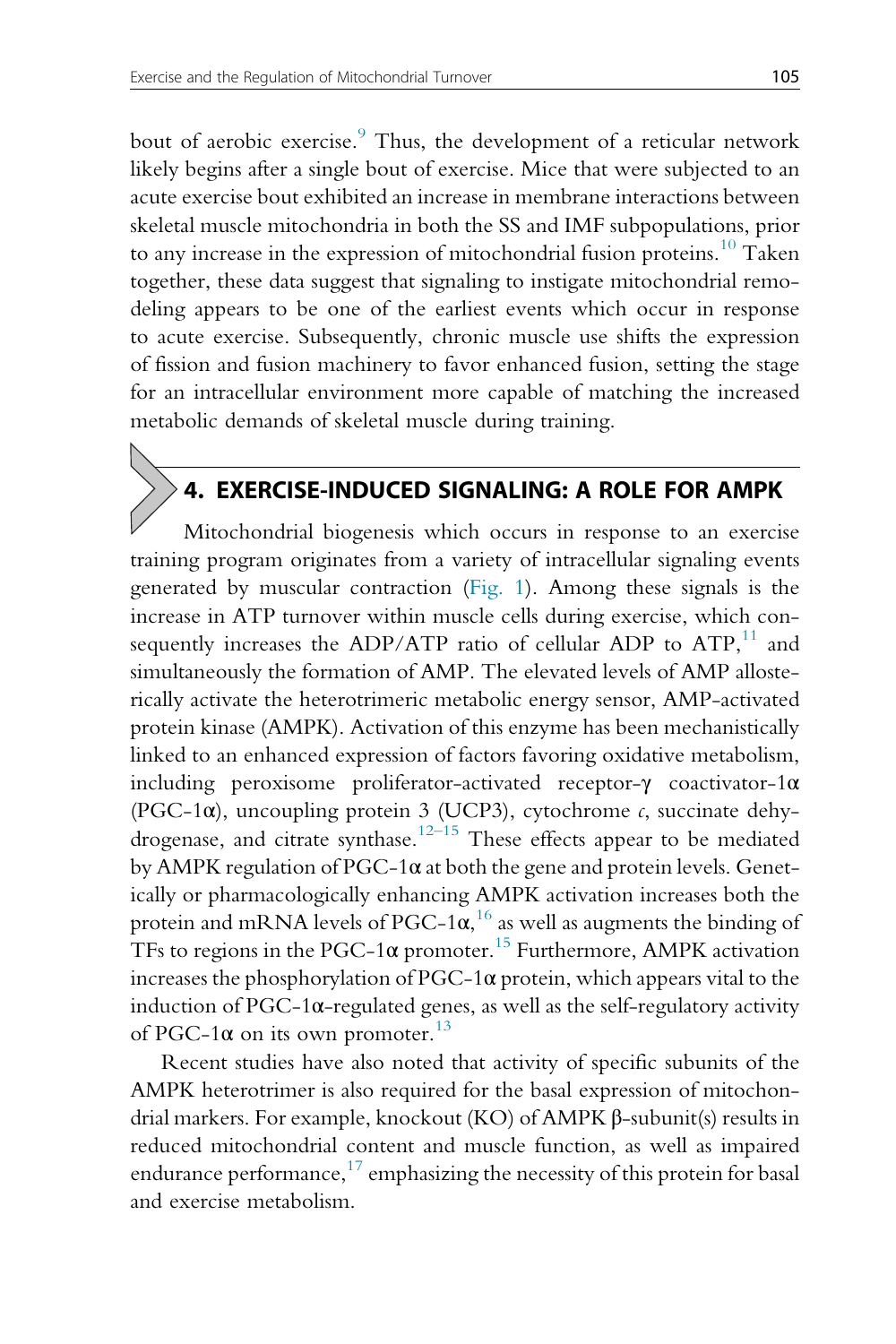### EXERCISE-INDUCED SIGNALING: A ROLE FOR CA<sup>2+</sup>

An increase in the concentration of cytosolic  $Ca^{2+}$  in skeletal muscle occurs during contractile activity [\(Fig. 1](#page-4-0)). This elevation of cytosolic  $Ca^{2+}$ also occurs at a concentration capable of augmenting oxidative phosphorylation in skeletal muscle mitochondria, as well as activating a number of calcium-regulated enzymes. Increased levels of cytosolic  $Ca^{2+}$  have been linked with signaling to mitochondrial biogenesis by in vitro experiments utilizing pharmacological agents which mimic the effects of physiological  $\mathrm{Ca}^{2+}$ release. These studies have implicated cytosolic  $Ca^{2+}$  in stimulating the expression of a number of mitochondrial genes,<sup>[18,19](#page-23-0)</sup> effects which appear to be mediated, in part, through enhanced signaling by calcium/calmodulindependent protein kinase (CaMK), protein kinase C (PKC), AMPK, and mitogen-activated protein kinases (MAPKs).<sup>18-20</sup>

Contractile activity-induced signaling by these  $Ca^{2+}$ -regulated kinases appears to converge on the PGC-1 $\alpha$  promoter,<sup>20,21</sup> stimulating an increase in PGC-1 $\alpha$  mRNA and protein levels.<sup>[20](#page-23-0)</sup> While the role of PGC-1 $\alpha$  as a downstream effector of  $Ca^{2+}$  in the context of mitochondrial biogenesis has been described, recent work has also highlighted the idea that  $PGC-1\alpha$  may also function upstream of  $Ca^{2+}$  signaling in skeletal muscle, as it controls the expression of variety of proteins which modulate  $Ca^{2+}$  handling.<sup>[22](#page-23-0)</sup> This provides a link for earlier findings, which have described contractile activity as a potent stimulus for inducing alterations in the expression of  $Ca^{2+}$ handling proteins. $^{23}$  $^{23}$  $^{23}$ 

#### 6. EXERCISE-INDUCED SIGNALING: A ROLE FOR P38 MAPK

Contractile activity also increases the phosphorylation and activation of p38 MAPK in skeletal muscle. p38 activation is sensitive to changes in ROS, inflammatory cytokines, and insulin which all may be modulated with exercise ([Fig. 1](#page-4-0)). Interestingly, thyroid hormone  $(T_3)$  treatment, a well-established model for mitochondrial biogenesis, has also been documented to enhance  $p38$  phosphorylation in skeletal muscle.<sup>[24](#page-23-0)</sup> This may suggest a common mechanism of p38 activation which is important for muscle mitochondrial biogenesis, since both exercise and  $T_3$  are known to result in organelle synthesis.

Akimoto et  $al.^{25}$  $al.^{25}$  $al.^{25}$  first demonstrated that an acute exercise bout was capable of increasing p38 phosphorylation, which was later followed by an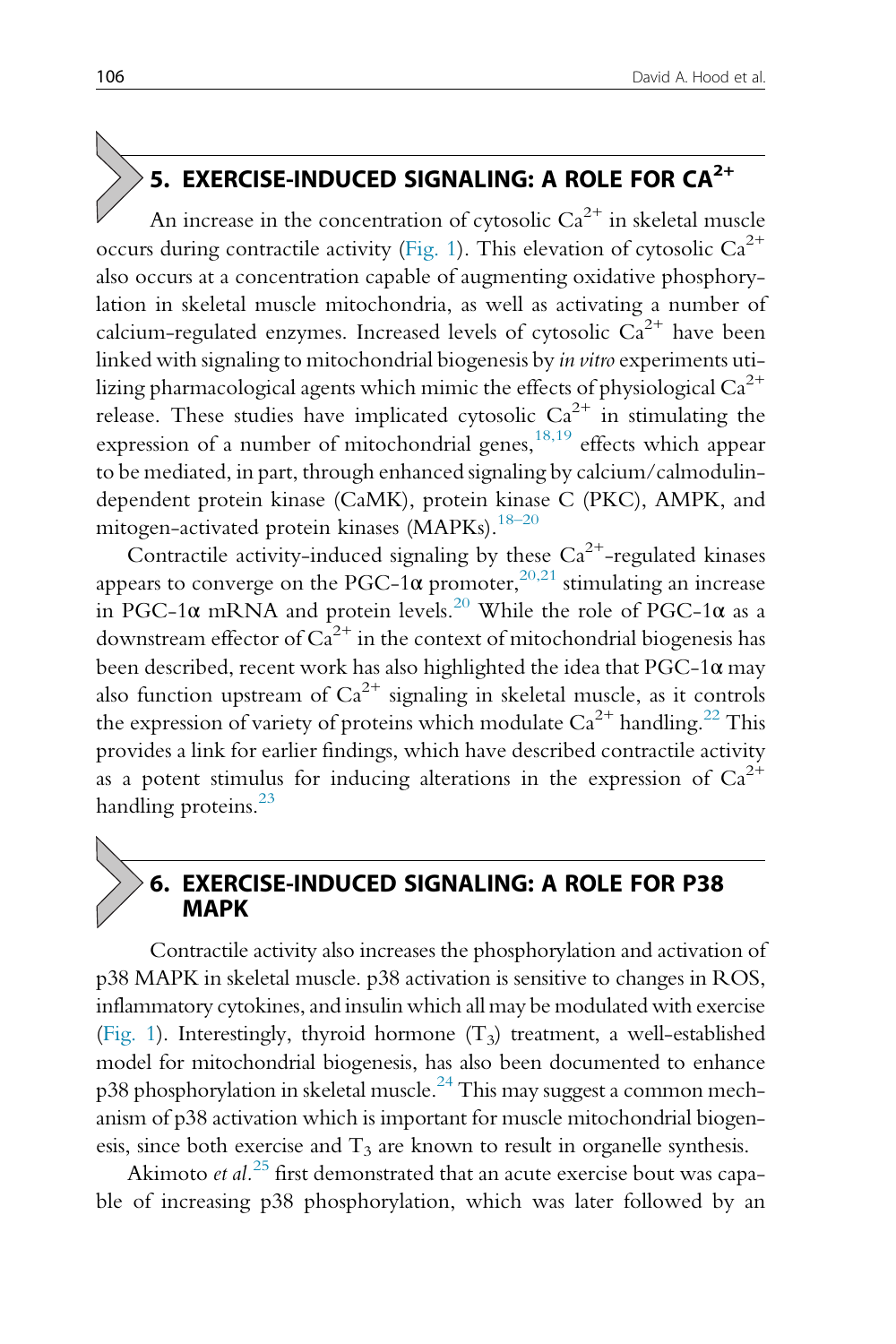increase in PGC-1α mRNA content. The increase in PGC-1α transcript levels was likely accomplished through increased gene transcription. Indeed,  $PGC-1\alpha$  promoter activity was increased with overexpression of p38. Furthermore, both promoter activity and  $PGC-1\alpha$  protein activity are attenuated during contractile activity if  $p38$  is inhibited.<sup>20</sup> The observed increase in  $PGC-1\alpha$  promoter activity may be achieved through the ability of p38 to phosphorylate the TFs, myocyte enhancer factor-2 (MEF2), and activating transcription factor-2 (ATF2), which both bind to promoter elements within the upstream regulatory region of the PGC-1 $\alpha$  gene.<sup>[26](#page-23-0)</sup> Therefore, these data suggest that p38 is important for the increase in  $PGC-1\alpha$  gene transcription in skeletal muscle with exercise.

p38 has also been shown to directly phosphorylate PGC-1α protein on multiple residues.<sup>27</sup> This posttranslational modification of PGC-1 $\alpha$  increases the stability of the protein and alleviates normal coactivator repression, resulting in enhanced  $PGC-1\alpha$  activity when compared to its dephosphorylated form. Collectively, these observations place p38 as an important signaling kinase for exercise-induced mitochondrial biogenesis through the activation of  $PGC-1\alpha$  at multiple molecular levels.



#### 7. EXERCISE-INDUCED SIGNALING: ACTIVATION OF PGC-1α

Contractile activity-induced signaling from the aforementioned cellular changes acts on a variety of TFs linked with mitochondrial biogenesis, such as nuclear respiratory factor-1/2 (NRF-1/2), early growth response gene-1 (Egr-1), specificity protein-1 (Sp1), c-fos, c-myc, cAMP response element binding protein (CREB), and upstream stimulating factor (USF1). The expression of these factors is upregulated and they translocate to myonuclei to stimulate transcription of mitochondrial genes. $^{28-31}$ 

These signals are linked to the transcription of genes associated with mitochondrial content and oxidative phosphorylation by a member of a family of transcriptional coactivators, PGC-1α ([Fig. 1](#page-4-0)). In skeletal muscle, PGC-1α is regarded as the most significant regulator of mitochondrial biogenesis and function[.32,33](#page-23-0) As it is a transcriptional coactivator, it lacks the capacity to bind to nuclear DNA directly. Instead, it enhances the activity of TFs, such as NRF-1/2 and others,  $32,34$  by the recruitment of histone-modifying factors and direct interactions with the transcription initiation machinery.<sup>35</sup> The activation of these TFs is coupled with the transcriptional control of other genes involved in mitochondrial function and biogenesis. These include subunits of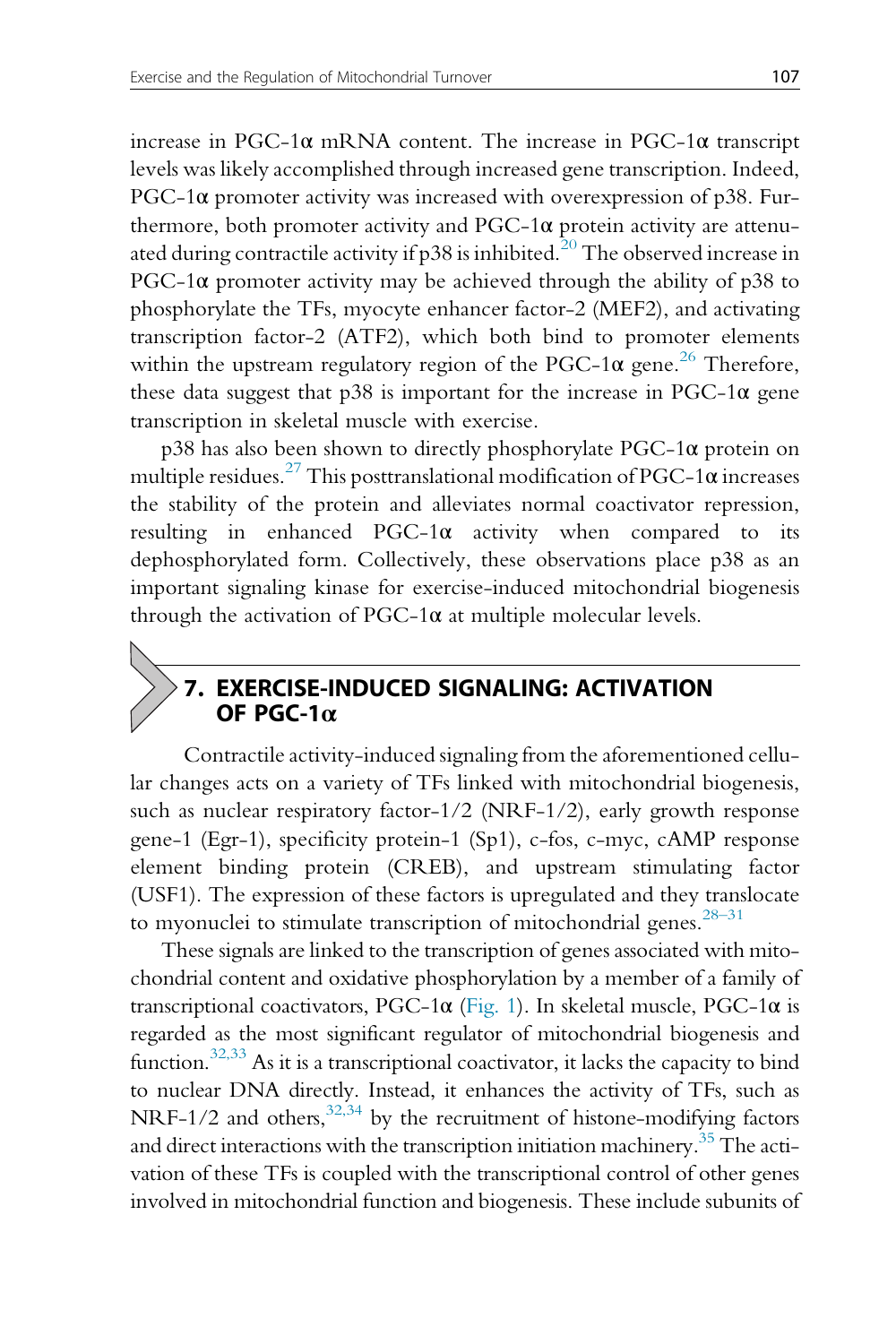protein complexes in the electron transport chain (ETC) and factors involved in their assembly, mtDNA transcription and replication machinery, and mitochondrial protein import.<sup>36</sup> PGC-1 $\alpha$  also coactivates NRF-1 on the Tfam promoter, $32$  a required factor for the expression of the mtDNA, emphasizing its role in the coordinated expression of mitochondrial genes from both nuclear and mitochondrial genomes. It is not surprising then that the expression of PGC-1 $\alpha$  is tissue dependent, with the highest levels of this protein existing in the most oxidative tissues, namely cardiac and skeletal muscle. $37$ Furthermore, PGC-1α expression can be induced in muscle by contractile activity both in vitro and in vivo,  $31,37$  an effect which is preceded by PGC-1α translocation to the nucleus[.30](#page-23-0) Taken together, it is clear that PGC-1α sits at the crux of the control of mitochondrial content and function.

Skeletal muscle-specific overexpression of this protein is sufficient to enhance basal mitochondrial content and endurance performance.<sup>38,39</sup> Similarly, whole-body PGC-1 $\alpha$  KO mice display compromised basal mitochondrial function and content, $40$  while skeletal muscle-specific ablation of PGC- $1\alpha$  is associated with impaired endurance performance, likely owing to abnormalities in mitochondrial structure and function, in addition to a reduced expression of metabolic genes, $41$  highlighting the constitutive role of this coactivator in the maintenance of the size and quality of the mitochondrial pool. However, the absolute necessity of  $PGC-1\alpha$  in exercise-induced adaptations is still up for debate. Changes in mitochondrial gene expression to an exercise training program are unaffected in a whole-body PGC-1 $\alpha$  KO,<sup>42</sup> suggesting that this protein may not be crucial for exercise-induced adaptations to skeletal muscle, and that other factors may be at play in causing these alterations. Furthermore, knockdown of  $PGC-1\alpha$  in myotubes revealed that some mitochondrial proteins require PGC-1α for contractile activity-induced organelle synthesis, while others do not.<sup>[43](#page-24-0)</sup> In stark contrast to these findings, skeletal muscle-specific KO of PGC-1α attenuated the expression of mitochondrial proteins, but not a shift in fiber-type, following an endurance training program.<sup>[44](#page-24-0)</sup> These data perhaps imply a specific role for PGC-1 $\alpha$  in the adaptations of skeletal muscle to exercise. While the role for PGC-1 $\alpha$ in skeletal muscle in an unstressed state is quite clear cut, the function of this coactivator in a state of energetic imbalance is still disputed.

#### 8. AGING AND MUSCLE MITOCHONDRIA

Mitochondrial content and function in skeletal muscle decline with age. Recent reviews by Nair and colleagues $45,46$  have summarized the factors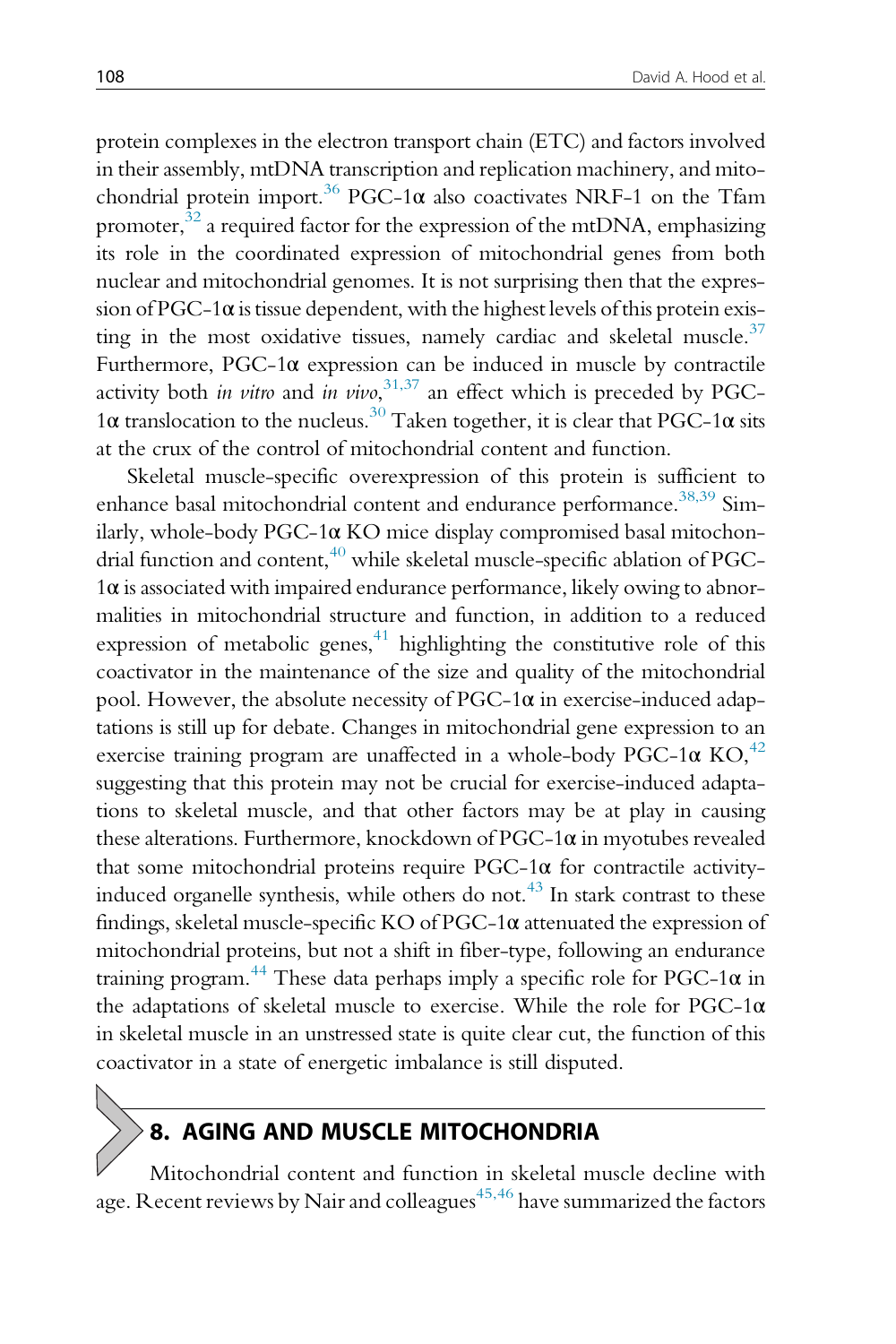which contribute to changes in mitochondrial function in aging muscle. A decline in organelle content is supported by many studies which report reduced Krebs' cycle and ETC enzyme activities, protein markers, and mtDNA content. Electron micrograph evidence of diminished IMF mito-chondrial size and a reduced thickness of the SS mitochondrial layer<sup>[8](#page-22-0)</sup> also exist. The fragmented mitochondria evident in aging skeletal muscle are likely a result of altered ratios in the expression of fusion and fission regulatory proteins which govern mitochondrial morphology. Reports from muscle of aged rodents and humans have observed that the balance of these regulatory factors is skewed toward favoring greater rates of fission, compared to fusion, within aged muscle. Mitochondrial respiration and maximal ATP production rates are also impaired with aging, possibly a consequence of reduced mitochondrial protein synthesis, $47$  or increased uncoupling of oxygen consumption to ATP synthesis.<sup>[48](#page-24-0)</sup> It is important to recognize that many of these decrements remain even when physical activity levels between young and old subjects are carefully matched, $47,49$  suggesting true age-related deficits in mitochondrial function. However, this conclusion remains controversial.<sup>45,50</sup> The level of physical activity of the individual is certainly one of the most important determinants of organelle function in aging muscle.

As noted above,  $PGC-1\alpha$  is an important regulator of mitochondrial content in a variety of tissues including muscle. PGC-1α mRNA and protein content are reduced in both slow- and fast-twitch muscles with age,  $51$ suggesting that reductions in mitochondrial function or content could be attributable to the loss of this coactivator. When  $PGC-1\alpha$  was overexpressed in muscle of both young (6 months) and aged (22 months) mice,  $39$  PGC-1 $\alpha$ prevented atrophy and retained mitochondrial content and function. Leick et al.<sup>[52](#page-24-0)</sup> also showed that the absence of PGC-1 $\alpha$  was necessary to extend the benefits of exercise training into older age. Markers of mitochondrial content were decreased with age as expected, and this was prevented with endurance exercise training. However, training was incapable of preventing the mitochondrial decline in animals that lacked  $PGC-1\alpha$ , indicating that  $PGC-1\alpha$  is necessary to stimulate the beneficial effects of exercise on mitochondrial content during the aging process. Thus,  $PGC-1\alpha$  is important for mitochondrial biogenesis during the aging process.

The cause of the decline in mitochondrial content and function in skeletal muscle with age remain controversial. Research has shown that the protein import pathway, a route employed for the incorporation of new proteins into the organelle reticulum, is unaffected with age.<sup>[53](#page-24-0)</sup> mtDNA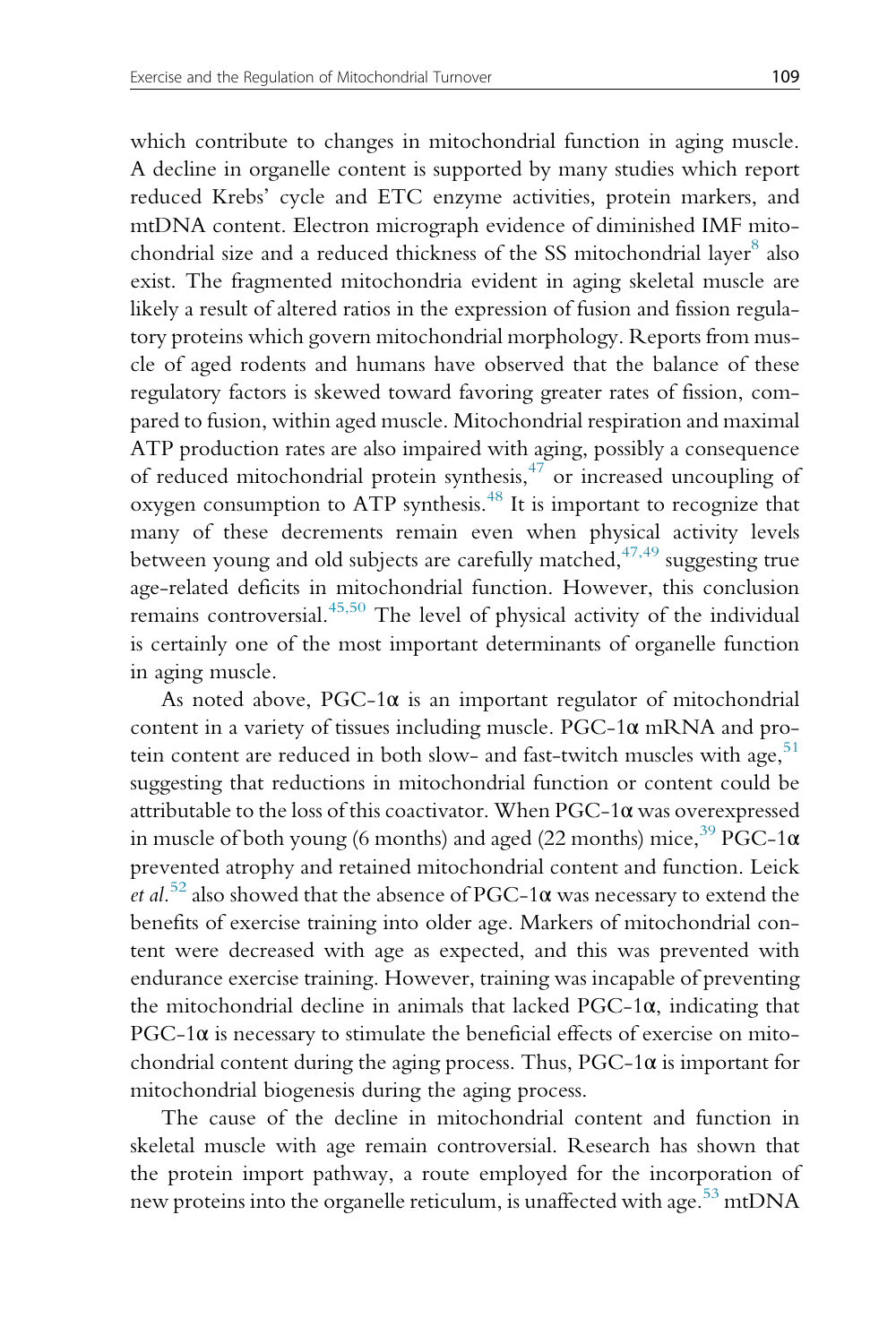deletions and point mutations occur with increasing incidence with age, but appear to occur in later life, after the onset of the decline in mitochondrial function.<sup>[54](#page-25-0)</sup> In contrast, the decline in PGC-1 $\alpha$  and a reduction in its transcriptional activity may be one of the most compelling reasons for the decrease in organelle content with age.

Exercise is an important therapeutic intervention to ameliorate this decline and restore organelle function with age. It is well known that exercise is a potent inducer of mitochondrial biogenesis in younger individuals, and many studies report that aging muscle adapts to exercise as well. However, is aging muscle equally adaptive to an exercise regimen as muscle from younger individuals? In assessing this question, it is important to provide equivalent relative workloads to both young and older subjects. In addition, many studies have investigated mitochondrial adaptations in older humans; however, they have not consistently employed the use of a younger group for comparison. This makes it difficult to conclude on the degree of mitochondrial adaptation in young compared to older individuals. Nonetheless, many studies using both cross-sectional and longitudinal designs indicate that mitochondrial concentration can increase in both older men and women with exposure to exercise. Studies which compare active older adults to sedentary counterparts show that the active older groups have preserved mitochondrial content and function, higher PGC-1α expression, and a greater capacity to defend against oxidative stress.

Rodent models of exercise have provided considerable insight into the molecular regulation of mitochondrial biogenesis in aging muscle and afford the possibility of strict control over the absolute training workload. Several studies have utilized the chronic contractile activity model<sup>[55](#page-25-0)</sup> to study the effects of "exercise" on mitochondrial adaptation in aging muscle. Walters et al.<sup>[56](#page-25-0)</sup> found that chronic contractile activity-invoked exercise of the flexor digitorum longus in young and aged rodents increased citrate synthase activity; however, the rate of increase in the aged animals was attenuated at the onset of the exercise protocol. Yet, by 90 days, young and aged animals had equivalent levels of this mitochondrial enzyme marker. Work from our laboratory using a short-term chronic contractile activity protocol (7 days) of the rat tibialis anterior muscle indicated reduced mitochondrial biogenesis in old muscle as compared to young muscle.<sup>53</sup> This blunted response in mitochondrial proliferation was attributable to reduced elevations of PGC-1α and Tfam, in addition to lack of alterations in protein import machinery components in aged muscle. These data illustrate the potential corrective nature of chronic exercise in ameliorating organelle dysfunction, but also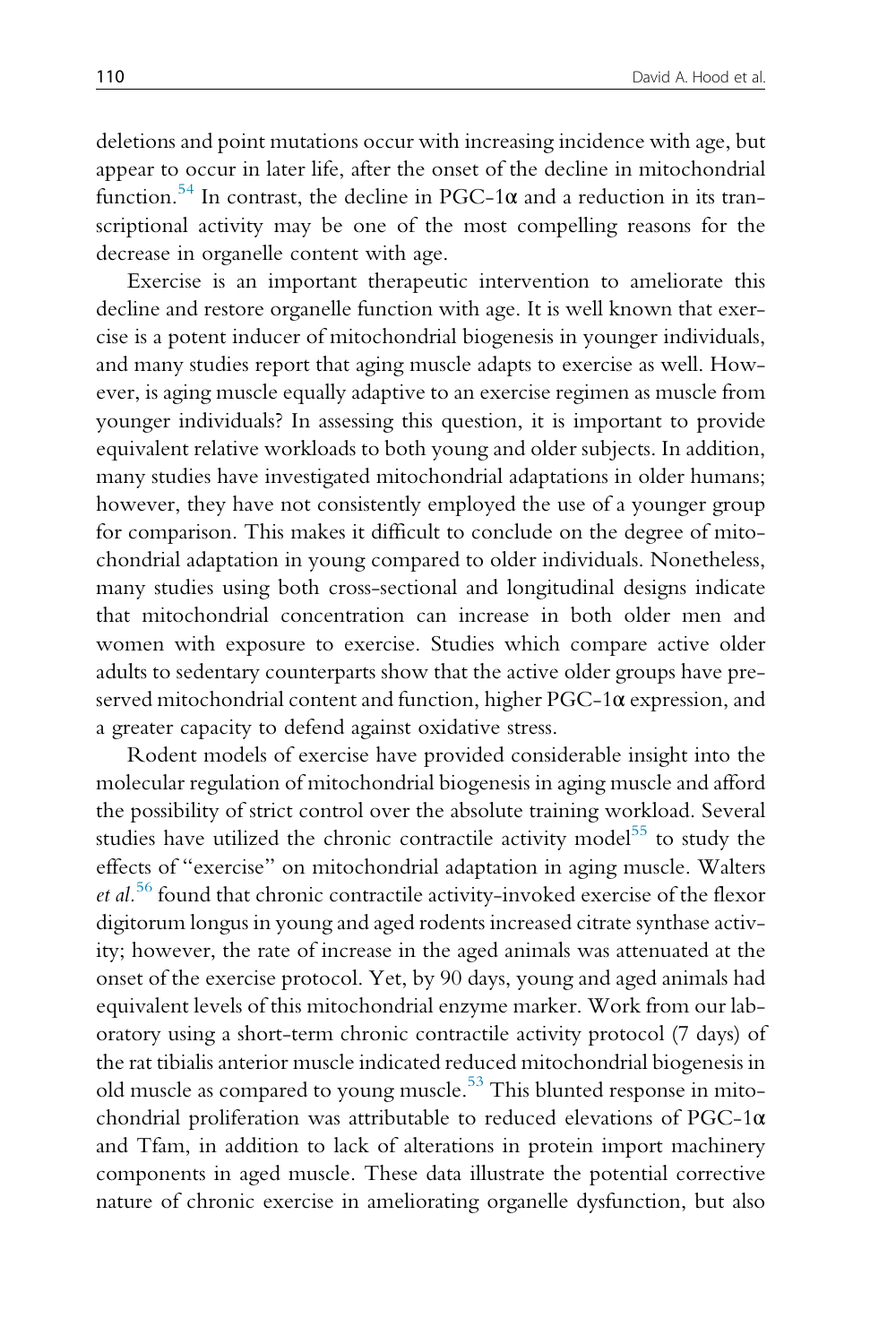suggest that the kinetics of mitochondrial adaptations in old muscle are delayed in response to an exercise regimen. This may be a result of the fact that aged muscle is less capable of activating upstream kinases, such as AMP kinase, p38 MAPK, or CaMK in response to exercise.<sup>57</sup> Interestingly, this attenuated signaling, leading to a reduced mRNA response, has also been repeatedly demonstrated in response to resistance exercise protocols in old, compared to young subjects.<sup>58,59</sup> Thus, the reduced activation of important kinases regulating mitochondrial biogenesis may be partly responsible for the delayed and diminished adaptation of mitochondria to exercise in senescent muscle.

In summary, these data suggest that aged muscle is capable of increasing mitochondrial content in response to exercise, but that the rate of onset at which this increase takes place may be reduced. However, it is clear that exercise is an important therapeutic intervention to repair dysfunctional mitochondria and improve aerobic energy provision in aging muscle.

#### 9. ALTERNATIVE EXERCISE PROGRAMS: HIGH-INTENSITY INTERVAL TRAINING

Endurance training has been known for many years to stimulate mitochondrial biogenesis, an effect which contributes to an increased aerobic endurance capacity in trained subjects.<sup>11,60</sup> However, endurance training requires a notable time commitment, in terms of both the frequency and duration of exercise sessions, in order to elicit positive results. In order to circumvent these challenges, alternative training programs to induce similar outcomes have been explored.

In addition to exercise duration and frequency, exercise intensity is a central determinant of the cellular and biochemical alterations which occur in response to a training program. As different muscle fiber types are recruited in a hierarchical manner determined by the intensity of exercise employed, it would appear that an intensity of exercise sufficient enough to recruit the greatest number of fiber types might be the most useful in facilitating whole muscle adaptations. Dudley et al. provided one of the first pieces of evidence, suggesting that exercise intensity is directly related to the magnitude with which skeletal muscle mitochondrial enzyme content is augmented. $61$  This work also put forward the idea that a variety of high-intensity interval training (HIIT) programs may be capable of yielding increases in skeletal muscle oxidative capacity similar to that of a continuous endurance training program. This has since been corroborated by evidence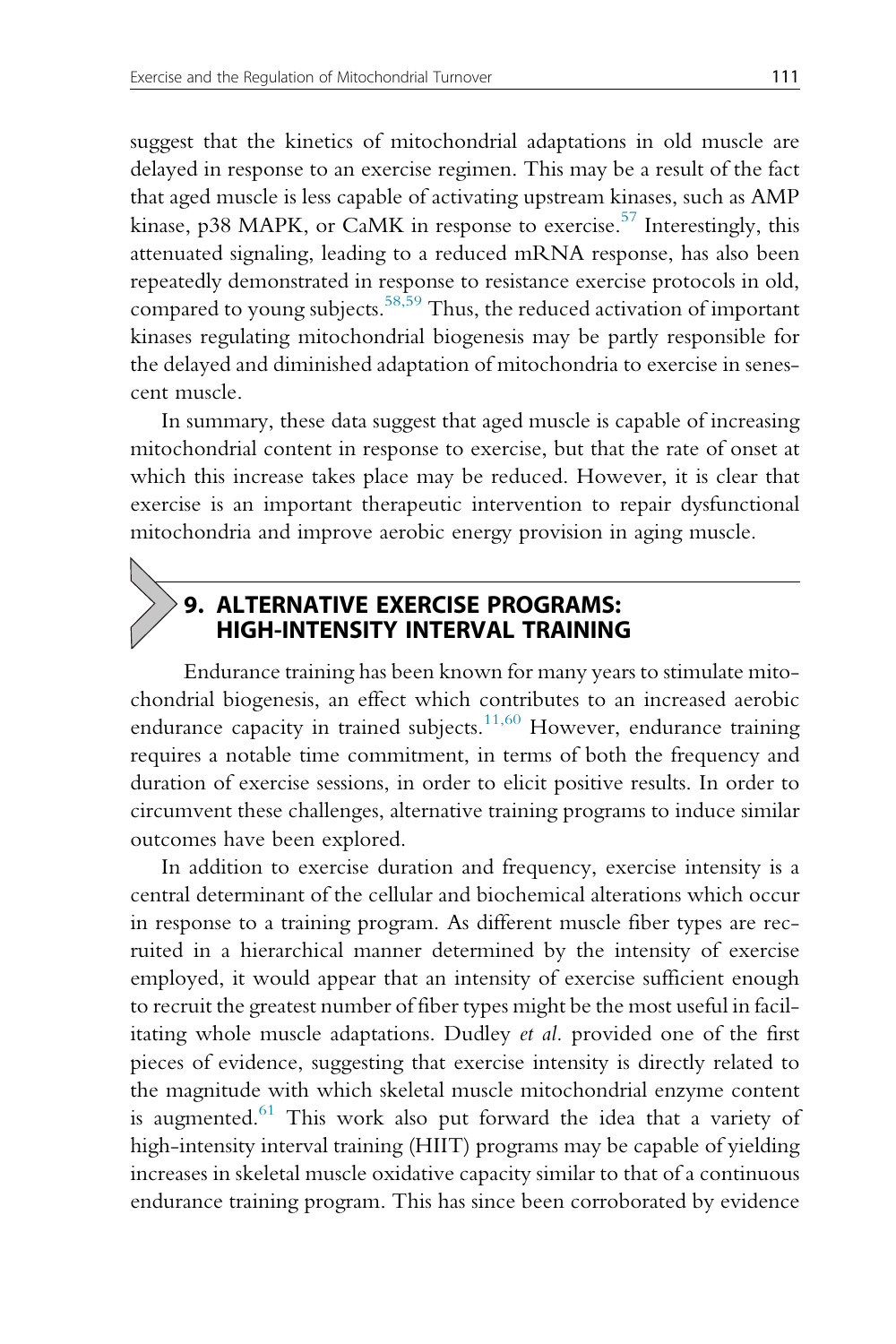in human skeletal muscle, as both endurance and interval training approaches provide similar increases in the expression of oxidative genes<sup>62</sup> and mitochondrial content markers.<sup>[63,64](#page-25-0)</sup> The increase in mitochondrial proteins is likely due to the increase in the phosphorylation of p38, AMPK, and p53, which can be evoked by a single bout of  $HIT$ ,  $65,66$  and can mediate the translocation of PGC-1α protein to the nucleus. This translocation has been associated with increases in the mRNA and protein levels of a variety of mitochondrial markers, such as citrate synthase and cytochrome  $\epsilon$  oxidase subunit IV during the recovery phase.<sup>[67–69](#page-25-0)</sup> These changes appear to be a product of the accruing effects of repeated mitochondrial mRNA "bursts" which follow each individual training bout. $70$ 

In addition to promoting mitochondrial biogenesis, it has been suggested that interval training programs can foster the remodeling of the mitochondrial network. An increase in the protein expression of the mitochondrial fusion protein Mfn1 as well as the fission proteins Fis1 and Drp1 as a result of a HIIT program has been documented.<sup>70</sup> This may have implications for mitochondrial function, as skeletal muscle mitochondria isolated from individuals who have undergone a HIIT program display an increase in the max-imal ADP-stimulated respiration rate and respiratory control ratio.<sup>[71](#page-25-0)</sup>

In sum, when contrasting these two approaches to increasing skeletal muscle mitochondrial content at this point in time, the HIIT routine appears to afford a notable reduction in the time invested in exercise, perhaps providing an attractive substitute for continuous training regimens. Whether this exercise regime is suitable for all populations remains under debate.

#### 10. EFFECT OF TRAINING ON mtDNA AND mtDNA DISEASES

Mitochondria are unique organelles as they possess their own genetic material. Human mtDNA is organized as circular and double-stranded DNA that encodes 2 ribosomal RNAs, 22 transfer RNAs, and 13 polypeptide subunits of the respiratory chain complexes found across the inner mitochondrial membrane. However, mtDNA contributes to comprise only a small fraction of the mitochondrial proteome. Thus, the proper assembly of a functional mitochondrion requires the coordinated expression of both mitochondrial and nuclear genomes. Improper transcription and/or translation of either genome can lead to organelle dysfunction. Furthermore, mtDNA is particularly susceptible to ROS-induced damage due in part to its prox-imity to the ETC.<sup>[72](#page-26-0)</sup> Although the cell has measures in place allowing it to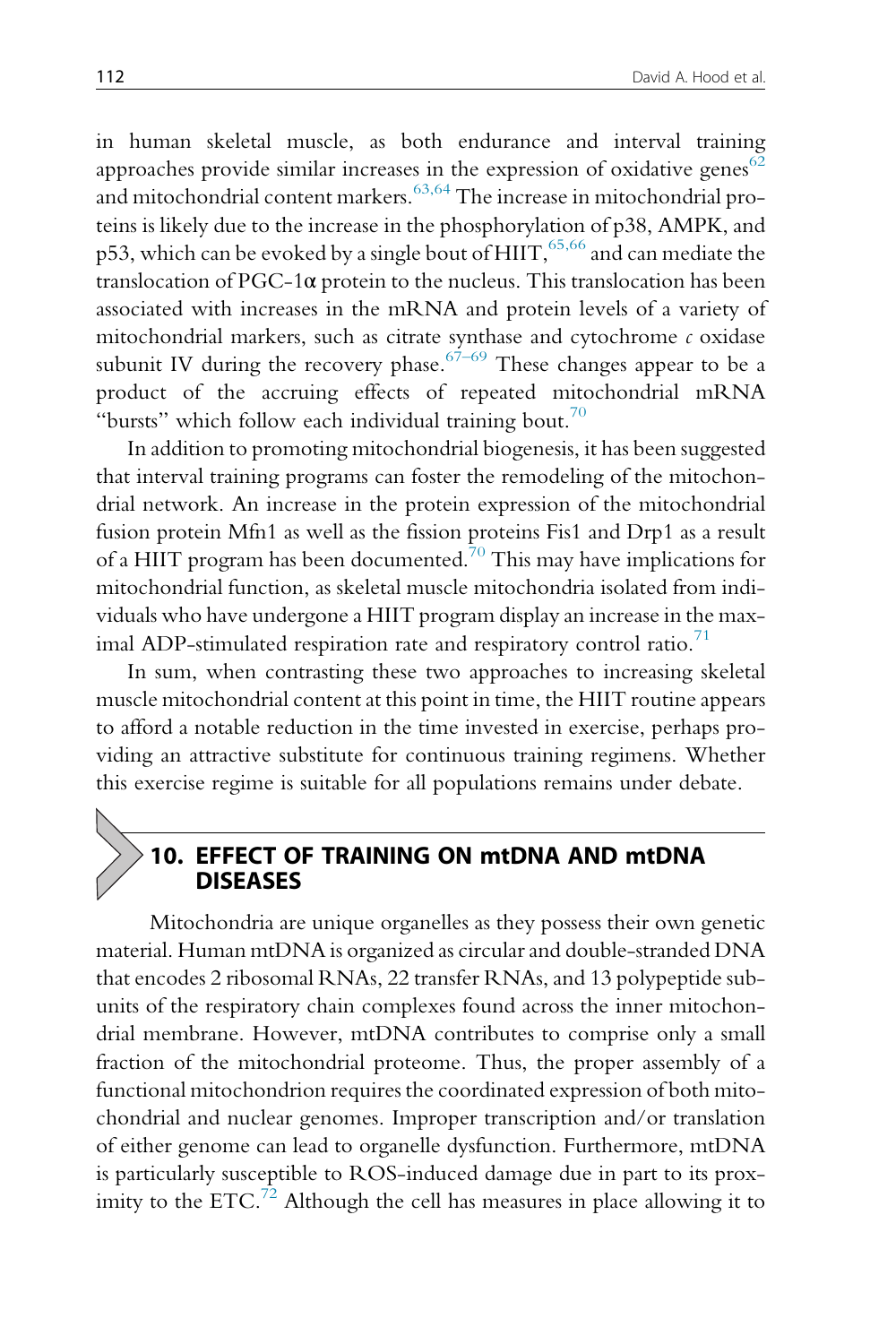repair mtDNA, these mechanisms are not as effective as those found in the nucleus. Thus, mtDNA mutations which arise from oxidative damage can blunt the expression of mtDNA which is vital for the proper functioning of the ETC. As a result, increases in mitochondrial dysfunction can perpetuate a vicious cycle of mtDNA damage and ROS production.

Pathological mtDNA mutations can be distributed in a heteroplasmic fashion, meaning that the proportion of mutant to wild-type mtDNA copies within a mitochondrion can vary. The level of heteroplasmy can range from 99:1 to 1:99, with the severity of symptoms depending on the extent of the pathology. Symptoms are tissue specific but mutations that directly impair mitochondrial function often affect multiple tissues such as muscle and neurons, which rely heavily on mitochondria for energy. Mitochondrial diseases that specifically affect the neuromuscular system are termed mitochondrial myopathies and include Kearns–Sayre syndrome, myoclonic epilepsy and ragged red fibers, neuropathy, ataxia, retinitis pigmentosa, and Leber's hereditary optic neuropathy.<sup>[73](#page-26-0)</sup>

In healthy individuals, exercise-induced mitochondrial biogenesis occurs concomitant with an increase mtDNA copy number,  $74$  which parallels the increase in skeletal muscle oxidative capacity.<sup>75</sup> This effect is likely mediated, in part, by an increase in Tfam expression and import into the mitochondrion<sup>76,77</sup> ([Fig. 1](#page-4-0)). However, with mtDNA mutations, ATP production levels are often diminished as a result of defective ETC complexes. In skeletal muscle, a decrease in ATP levels can directly impact muscle contraction and performance. Individuals with cytochrome b gene mtDNA mutations suffer exercise intolerance as the predominant clinical feature, with symptoms of fatigue and higher than normal levels of lactic acid.<sup>[78](#page-26-0)</sup> Furthermore, mitochondrial myopathies with high mtDNA heteroplasmy correlate to lower whole-body oxygen consumption and lower exercise capacity. Interestingly, aerobic exercise is an intervention capable of stimulating mitochondrial biogenesis by increasing the expression of respiratory chain enzymes and oxidative capacity in mitochondrial myopathy patients; however, it does not improve the mtDNA mutation levels observed in these patients.<sup>[79,80](#page-26-0)</sup> Resistance exercise training may also offer an alternative therapeutic approach through the activation and recruitment of muscle satellite cells to mature myofibers, thereby reducing the proportion of mutant mtDNA.<sup>81</sup> While considerable progress has been made, more work is needed using larger sample sizes and different training protocols to resolve our understanding of exercise training as a therapeutic option for improving the quality of life for mitochondrial myopathy patients.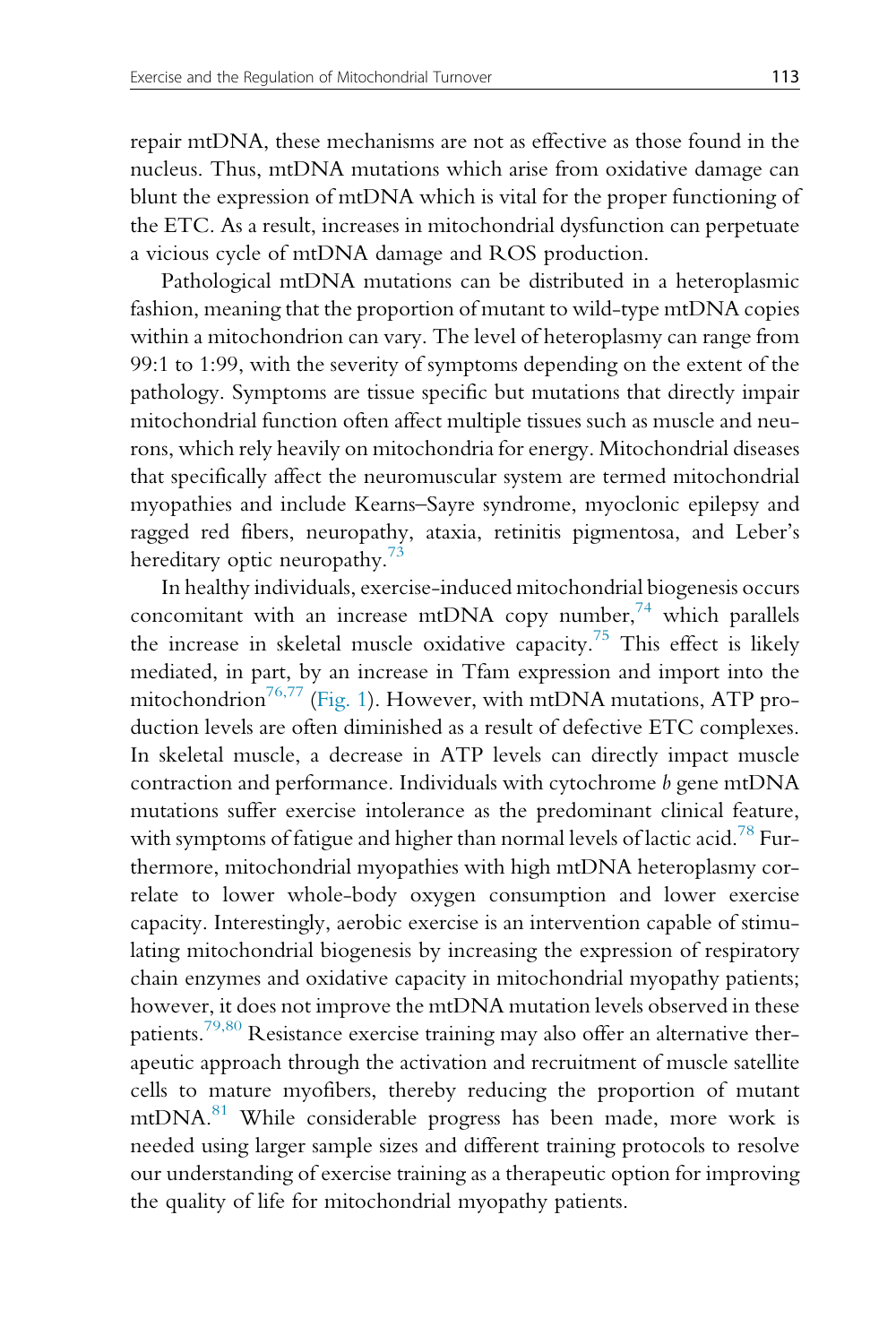#### 11. EXERCISE AND TRAINING ON ROS PRODUCTION AND ANTIOXIDANT ENZYMES

Exercise and contractile activity have the capacity to encourage the production of moderate amounts of ROS in muscle<sup>82,83</sup> ([Fig. 1\)](#page-4-0). This occurs due to the improper donation of electrons from the ETC to oxygen during oxidative phosphorylation. The electrons which escape, termed an "electron leak," form reactive superoxide, which is then rapidly transformed into  $H_2O_2$  by cellular antioxidant enzymes, such as the superoxide dismutases. While electron leakage from the ETC has historically been suggested to be the predominant source of cellular ROS, current experimental evidence suggests that NADPH oxidase is likely the major ROS-generating source in contracting muscle.<sup>[84](#page-26-0)</sup> Although high levels of ROS production can be detrimental to cellular components, physiological levels are important regulators of cell signaling pathways, and consequently the regulation of gene expression.<sup>[85](#page-26-0)</sup>

During basal state 4 respiration, mitochondrial ROS production is ele-vated.<sup>[86](#page-26-0)</sup> ROS formation is reduced under the ADP-stimulated state 3 respiration, similar to what would be observed during aerobic exercise, likely due to more efficient electron transfer between ETC complexes. However, this ROS production appears to have a role in the induction of mitochondrial biogenesis following contractile activity. In vitro experiments have identified that exogenous ROS treatment increases PGC-1α expression in muscle cells, through both AMPK-dependent and -independent activation of the PGC-1 $\alpha$  promoter.<sup>[87](#page-26-0)</sup> Furthermore, the human PGC-1 $\alpha$  promoter contains a variety of binding sites for other ROS-sensitive TFs, including Sp1, CREB, ATF2, nuclear factor-κB, p53, and MEF2,<sup>15</sup> supporting the hypothesis that moderate alterations in ROS during exercise may regulate the activity of the  $PGC-1\alpha$  promoter through these or other factors. Additionally, inhibition of the cytosolic ROS source xanthine oxidase during exercise attenuates  $PGC-1\alpha$  expression and signaling for mito-chondrial biogenesis.<sup>[88](#page-26-0)</sup> These data highlight a shared signaling pathway between these metabolic byproducts and the resulting increase in PGC-1α expression, providing a mechanism for the increase in mitochondrial mass $^{89}$  $^{89}$  $^{89}$  and elongation of the mitochondrial network $^{90}$  $^{90}$  $^{90}$  with ROS treatment.

To control cellular ROS levels, skeletal muscle contains a system of enzymatic and nonenzymatic antioxidants that are strategically located in many compartments of the cell. Enhancement of this antioxidant defense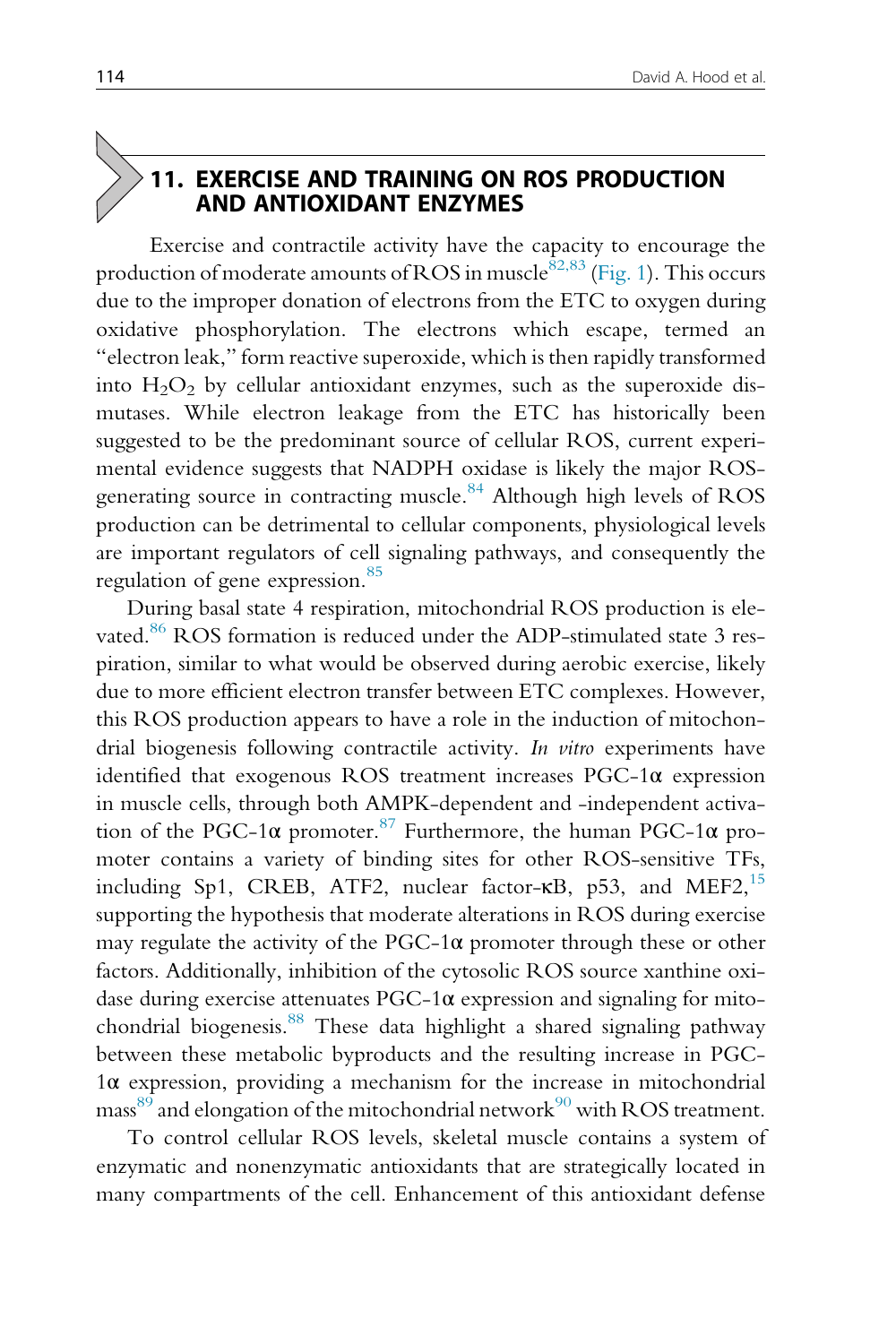system is one of the many adaptive responses that occur with exercise training. This response is associated with increased expression and activity of nuclear erythroid 2 p45-related factor 2 (Nrf2), a TF that serves as the central regulator of antioxidants and detoxification enzymes.<sup>[91](#page-27-0)</sup> Although limited work analyzing the effect of exercise on the expression and regulation of Nrf2 has been done, targeting this factor and its regulatory axis is an attractive area of research.

#### 12. EXERCISE AND THE PROTEIN IMPORT PATHWAY

The mammalian mitochondrial proteome contains over 1000 proteins.<sup>92</sup> Of these, only 13 are encoded by mtDNA, thereby obligating the existence of an elaborate transport system for the import of nuclear-derived proteins from the cytosol into mitochondria. Defects in the import pathway are lethal in some organisms and lead to disease in humans.  $93$  Since mitochondria have several compartments, specific pathways have evolved to deliver proteins to the matrix, inner membrane, outer membrane, and intermembrane space. Proteins are synthesized in the cytosol with either internal or N-terminal mitochondrial targeting sequences (MTSs) which interact with specific chaperones to unfold and direct the precursor to the translocase of the outer membrane (Tom) receptor complex [\(Fig. 1](#page-4-0)). Cytosolic chaperones include heat-shock proteins 70 and 90 (Hsp70 and Hsp90) and mitochondrial import-stimulating factor (MSF). Precursors are then transferred to Tom40 and its accessory proteins which form an aqueous channel through which the precursor protein passes to be sorted to the outer membrane, the inner membrane, or the translocase of the inner membrane (Tim complex). In a fashion similar to the Tom complex, inner membrane import channel proteins Tim17 and Tim23 bind the precursor protein and form a pore through which the precursor can travel. On the inner face of the inner membrane, precursor entry to the matrix is facilitated by the ratchet-like action of mitochondrial Hsp70 (mtHsp70). Once inside, the N-terminal MTS of the precursor is cleaved by a mitochondrial processing peptidase to form the mature protein, and it is then folded into its active conformation by Hsp60 and chaperonin 10 kDa (cpn10). The import process requires both energy in the form of ATP to assist in cytosolic protein unfolding, as well as an intact membrane potential to help pull the positively charged presequence into the matrix.

The protein import process adapts to conditions of muscle use and disuse and determines, in part, the mitochondrial content within the cell. In response to chronic exercise, the cellular content of a number of protein import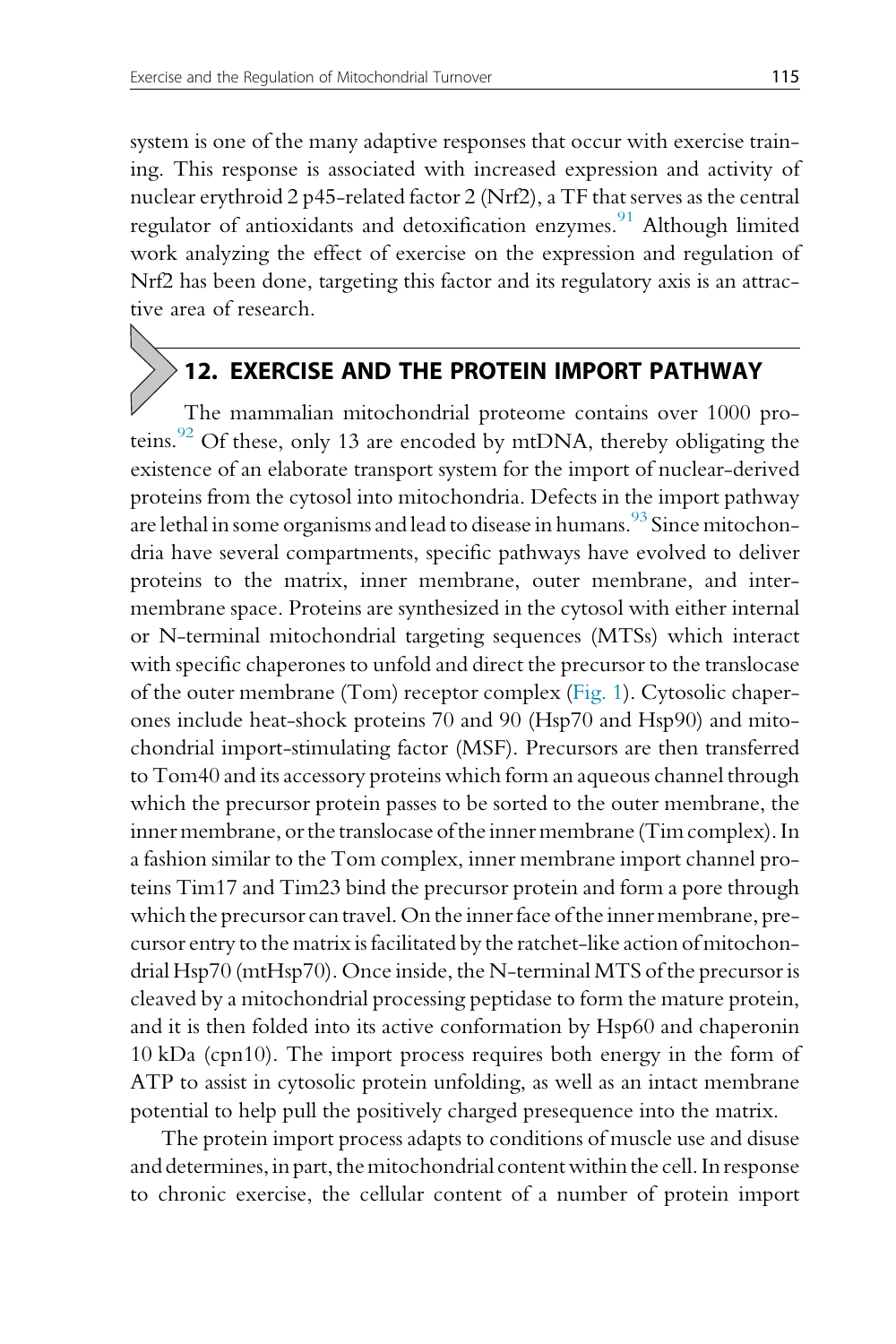machinery components is increased, including the cytosolic chaperones MSF and Hsp70, the intramitochondrial proteins mtHsp70, Hsp60, and cpn10, as well as subunits of both the Tom and Tim complexes.<sup>[94,95](#page-27-0)</sup> Coincident with these changes are parallel contractile activity-induced increases in the rate of import into the matrix and outer membrane.<sup>[76,94,95](#page-26-0)</sup>  $Tom20$  appears to be particularly important in mediating the increase in protein import, since experiments in muscle cells in which this outer membrane protein was artificially over- or underexpressed led to parallel concomitant changes in the rates of protein import into the matrix.<sup>[96](#page-27-0)</sup> Included in the accelerated pathway of import into the matrix is Tfam, the TF that mediates mtDNA transcription and replication. Skeletal muscle contractile activity increases Tfam import, leading to greater Tfam–mtDNA binding, as well as augmented mtDNA gene products.<sup>76</sup>Recent work has shown that tumor suppressor p53 also plays a critical role in this Tfam–mtDNA complex, as the ablation of p53 completely attenuates the expression of mtDNA following acute exercise.<sup>[97](#page-27-0)</sup>

The physiological importance of the adaptation of protein import to exercise is that the capacity for import is increased, producing mitochondria that are more sensitive to small changes in precursor protein concentration. Thus, at any production rate of cytosolic precursor proteins, a higher rate of protein import would occur, a situation that would be advantageous for mitochondrial biogenesis. This would be of particular benefit during conditions of impaired mitochondrial protein import, a situation which could arise during chronic muscle disuse or disease. Indeed, we now have experimental evidence that endurance exercise training can rescue the protein import defect produced in mitochondria by the absence of the outer mem-brane proteins Bax and Bak.<sup>[98](#page-27-0)</sup>

In summary, the protein import pathway is a complex protein targeting and transfer system which is vital for organelle biogenesis, given the limited coding capacity of mtDNA. This capacity of this pathway is malleable; it decreases during muscle disuse and adapts in a positive manner to contractile activity. In this way, it is an important determinant of mitochondrial content in muscle during alterations in level of physical activity.

#### 13. EFFECT OF EXERCISE ON MITOCHONDRIALLY MEDIATED APOPTOSIS

Apoptosis is the process of programmed cell death which plays an important role in cell function and homeostasis, but that is also capable of contributing to the pathogenesis of physiological aging and skeletal muscle disuse.<sup>[99](#page-27-0)</sup> This process can be induced through various mechanisms, most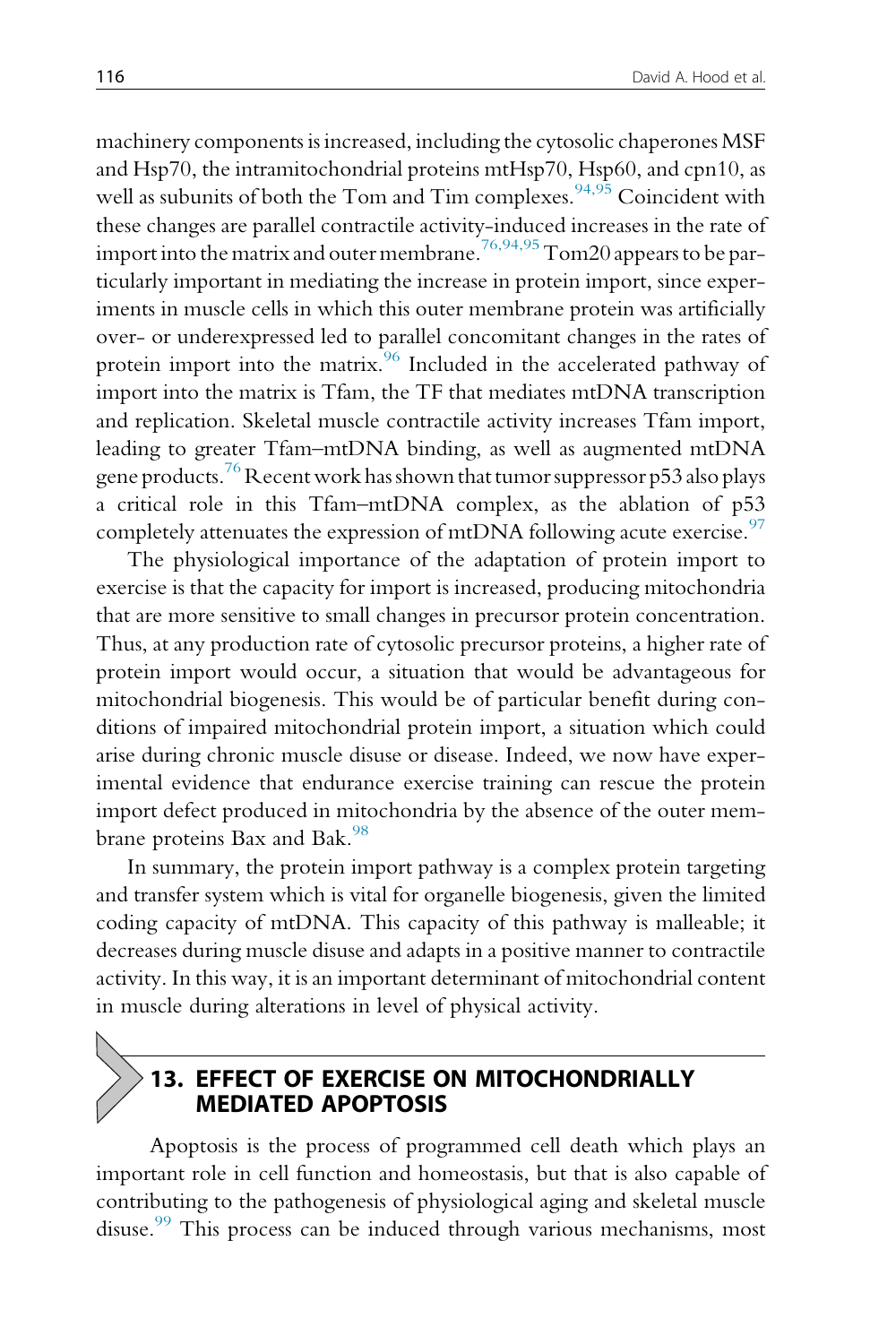commonly converging on the caspase proteases, which cleave select nuclear and cytosolic targets leading to DNA fragmentation. Apoptosis can be signaled extrinsically via binding of external ligands to cell death receptors on the outer surface of the cell membrane, or by intrinsic stimuli, resulting in DNA fragmentation contributing to cell death. One of the most notable intrinsic apoptotic pathways is mediated by the mitochondrion ([Fig. 1](#page-4-0)). These organelles contain many proapoptotic factors, including cytochrome c, apoptosis-inducing factor (AIF), and endonuclease G that can be released following the opening of the mitochondrial permeability transition pore (mtPTP) and the mitochondrial apoptosis-inducing channel (MAC). A variety of cellular conditions, including excessive ROS production, can cause mitochondrial permeabilization and the release of these proapoptotic factors, inducing DNA fragmentation and apoptosis.<sup>100</sup>

Research has indicated that exercise training can reduce the susceptibility of skeletal muscle to apoptosis. Initial studies have shown that following an endurance training protocol, an increase in the expression of Bcl-2 and mitochondrial superoxide dismutase (MnSOD) occurred, along with a diminished expression of the proapoptotic factor Bax. Chronic contractile activity also revealed a reduction in the release of proapoptotic factors from isolated mitochondria of young animals $101$  and reduced DNA fragmentation in older animals.<sup>[53](#page-24-0)</sup> Furthermore, endurance training also resulted in a decreased Bax:Bcl2 ratio, as well as AIF levels in both soleus and cardiac muscle[.102](#page-27-0)

This protective effect of endurance exercise on skeletal muscle apoptotic susceptibility may also be relevant in several animal models of human disease. Obese Zucker rats typically display elevated levels of apoptotic factors in cardiac muscle. Interestingly, exercise training can reduce the expression of these factors to levels near that of a nonobese control.<sup>[103](#page-27-0)</sup> More recently, it has been established that hypertension is associated with enhanced skeletal muscle myopathy and apoptosis. Endurance training of the spontaneously hypertensive rat led to a reduction in fragmented nuclei and cytochrome  $c$  release into the cytosol, while increasing Bcl-2 and MnSOD expression.<sup>[104](#page-27-0)</sup>

Taken together, exercise training appears to be a feasible approach to diminish mitochondrially mediated apoptosis, both basally and under stressed conditions, in turn yielding a more favorable muscle phenotype.

#### 14. AUTOPHAGY AND MITOPHAGY WITH EXERCISE

The cellular remodeling which occurs in response to contractile activity necessitates the turnover of dysfunctional organelles, as well as oxidized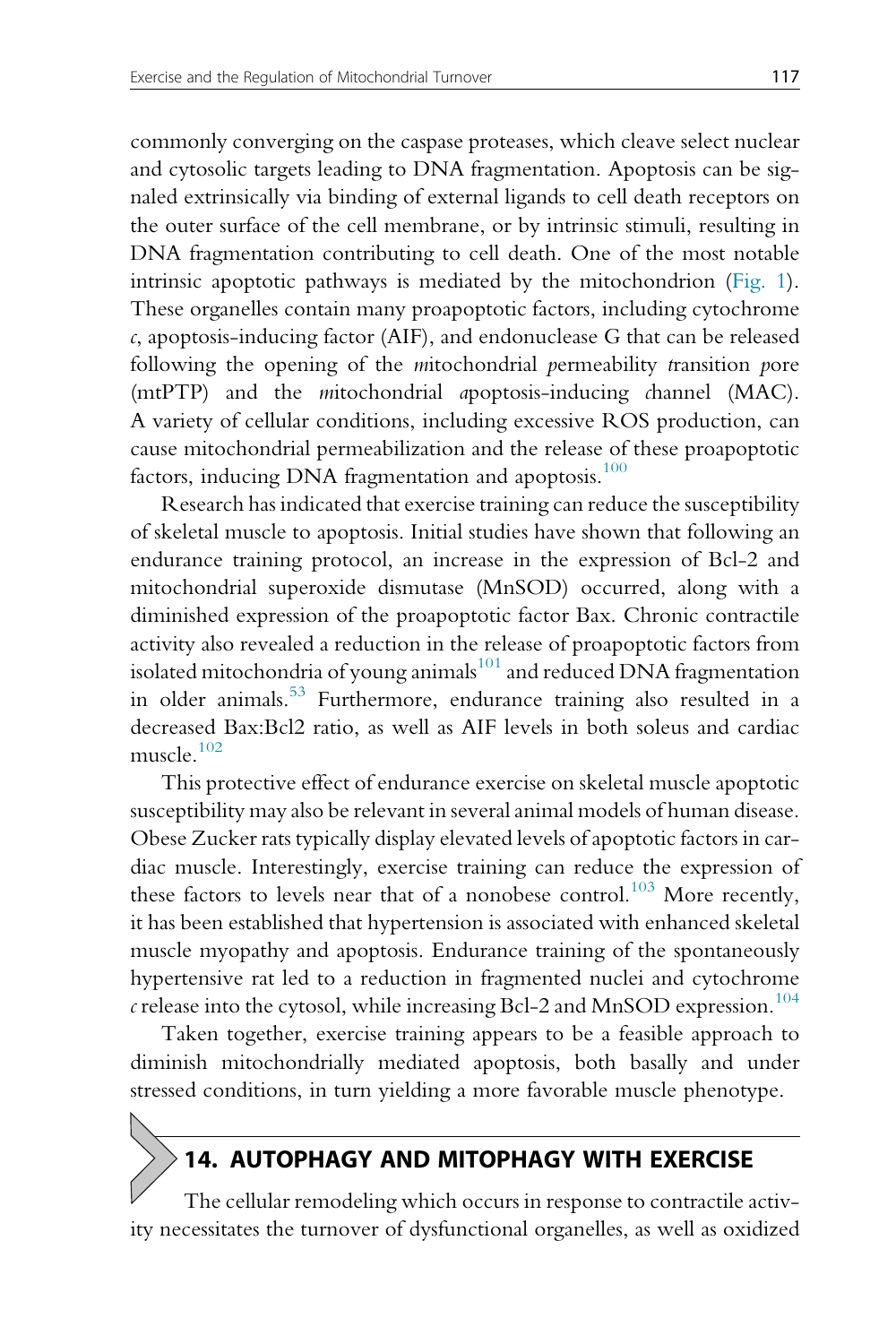and damaged proteins. Macroautophagy (hereafter referred to as autophagy) is a cellular recycling mechanism that is characterized by the encapsulation of damaged organelles and protein aggregates in doubled membrane vesicles known as autophagosomes, and their subsequent delivery to and degradation within the lysosome [\(Fig. 1\)](#page-4-0). Enhanced lysosomal degradation with strenu-ous exercise was observed in skeletal muscle over three decades ago.<sup>[105](#page-27-0)</sup> Since then, an acute bout of exercise has been demonstrated to induce autophagy in various organs and tissues including skeletal muscle of humans and rodents.[106–110](#page-27-0)

Exercise-induced autophagy involves the phosphorylation of Bcl-2, an antiapoptotic and antiautophagic protein. This allows for the release of Beclin1 from a complex with Bcl-2, consequently allowing for the formation of autophagosomes. It has been thought that exercise may require autophagy for the breakdown of fuel sources to be utilized during an exercise bout. Mice overexpressing a mutated Bcl-2 incapable of being phosphorylated (AAA knock-in,  $Bcl2<sup>AAA</sup>$ ) exhibit normal basal autophagy, but are deficient in stimulus-induced autophagy, and have an impaired endurance capacity, suggesting that autophagy may be required for exercise performance. However, given that the inability to initiate autophagy in this experimental model is not specific to any one tissue, teasing out the requirement for autophagy specifically within skeletal muscle as a determinant of exercise performance is essential. Intriguingly, skeletal muscle-specific ablation of Atg7 (Atg7<sup>-/-</sup>), an indispensable protein involved in autophagy, does not result in alterations in endurance performance.<sup>[111](#page-28-0)</sup> In fact, these mice have an improved metabolic profile and are protected from obesity, findings which were attributed to the mitochondrial stress and the release of the mitokine FGF21 in Atg $7^{-/-}$  mice.<sup>112</sup> These contrasting findings bring into question the requirement for autophagy as an energy source for muscle contraction. However, repeated bouts of running exercise reveal a progressive drop in performance as well as diminished mitochondrial membrane potential in muscle-specific Atg7<sup>-/-</sup> mice, suggesting that autophagy may be critical for organelle turnover postexercise. This autophagy activation is, in part, ROS dependent, as treatment with general or mitochondria-specific ROS scavengers attenuates autophagy induction in wild-type mice.<sup>111</sup> Moreover, aerobic exercise enhances mitochondrial LC3II, p62, and ubiquitination following exercise, suggesting the induction of mitochondrial-specific autophagy with exercise. $110$  These findings indicate that autophagy is vital for organelle turnover postexercise, thus contributing to exercise-induced adaptations.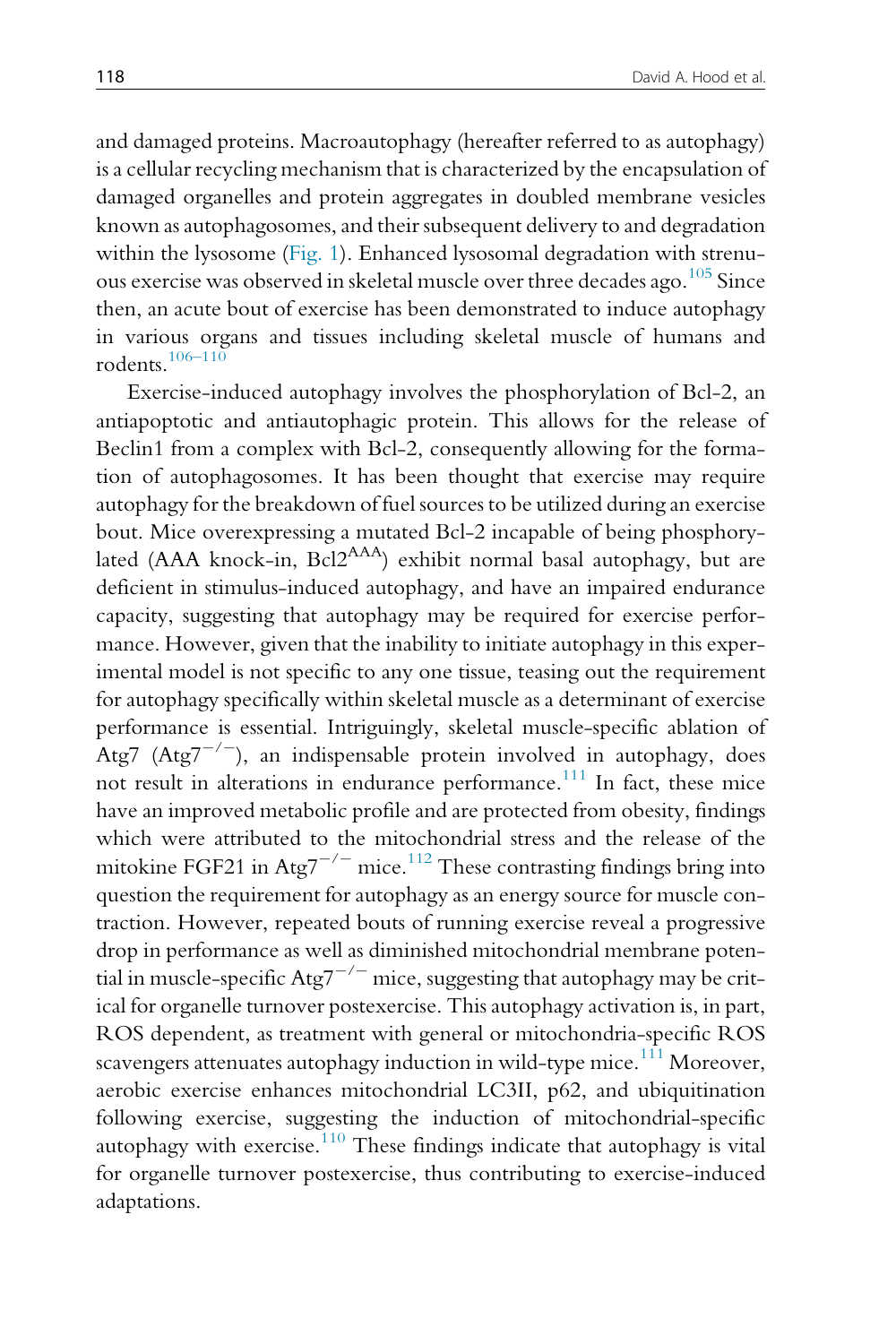An increase in the expression of autophagy genes and proteins has also been noted in humans following ultra-endurance exercise, which consisted of 24–28 h of treadmill running.<sup>[109](#page-28-0)</sup> While limited data have been compiled with regard to the autophagic processes in human skeletal muscle following acute or chronic endurance training, this is certainly an avenue of research which would be attractive to explore.

Autophagy is also essential for exercise-induced benefits, including protection against high-fat diet (HFD)-induced metabolic impairments. Bcl2<sup>AAA</sup> mice are more susceptible to HFD-induced obesity and fail to exhibit exercise training-mediated protection against HFD-induced disturbance in glucose tolerance. These findings point to the involvement of autophagy in metabolic renovation with repeated bouts of physical activ-ity.<sup>[107](#page-27-0)</sup> Moreover, voluntary exercise training results in increased basal autophagy and mitophagy protein expression. $113$  However, this increase is compromised in mice that are heterozygous for Atg6 (Atg6<sup>-/+</sup>). Atg6<sup>-/+</sup> mice also fail to induce skeletal muscle mitochondrial biogenesis and angiogenesis in response to an exercise training program, along with an inability to improve their endurance capacity. These results point to a role for basal autophagy and/or mitophagy as a requirement for exercise training-induced skeletal muscle adaptations and improvement of physical performance. $113$ 

There is also evidence to suggest that regular exercise may be able to restore conditions where autophagy may be deficient, or ineffective. Indeed, long-term exercise training was also demonstrated to reactivate autophagy flux in skeletal muscle of animals treated with the lysosomal inhibitor chloroquine.[114](#page-28-0) Furthermore, lifelong exercise, in combination with caloric restriction, has been found to improve the reduction in autophagy observed with aging, as well as to dampen the age-related increase in oxidative damage and apoptosis. $115$  This suggests that exercise may serve as a potential form of therapy for myopathies characterized by impaired autophagy. However, exercise should be prescribed with caution, as in certain autophagy-deficient conditions, such as those involving a mutation in the extracellular matrix protein collagen VI, the myopathy may be exacerbated.<sup>[106](#page-27-0)</sup>

Although the early events leading to autophagy activation with exercise have not been thoroughly examined, several possibilities exist. Muscle contraction represents a form of energetic imbalance, much like nutrient deprivation or starvation, all of which are well characterized as activators of autophagy. The increased metabolic demands of contracting muscle, along with elevated ROS production, activate the cellular stress responders such as AMPK, SIRT1, and p38, which may lead to the induction of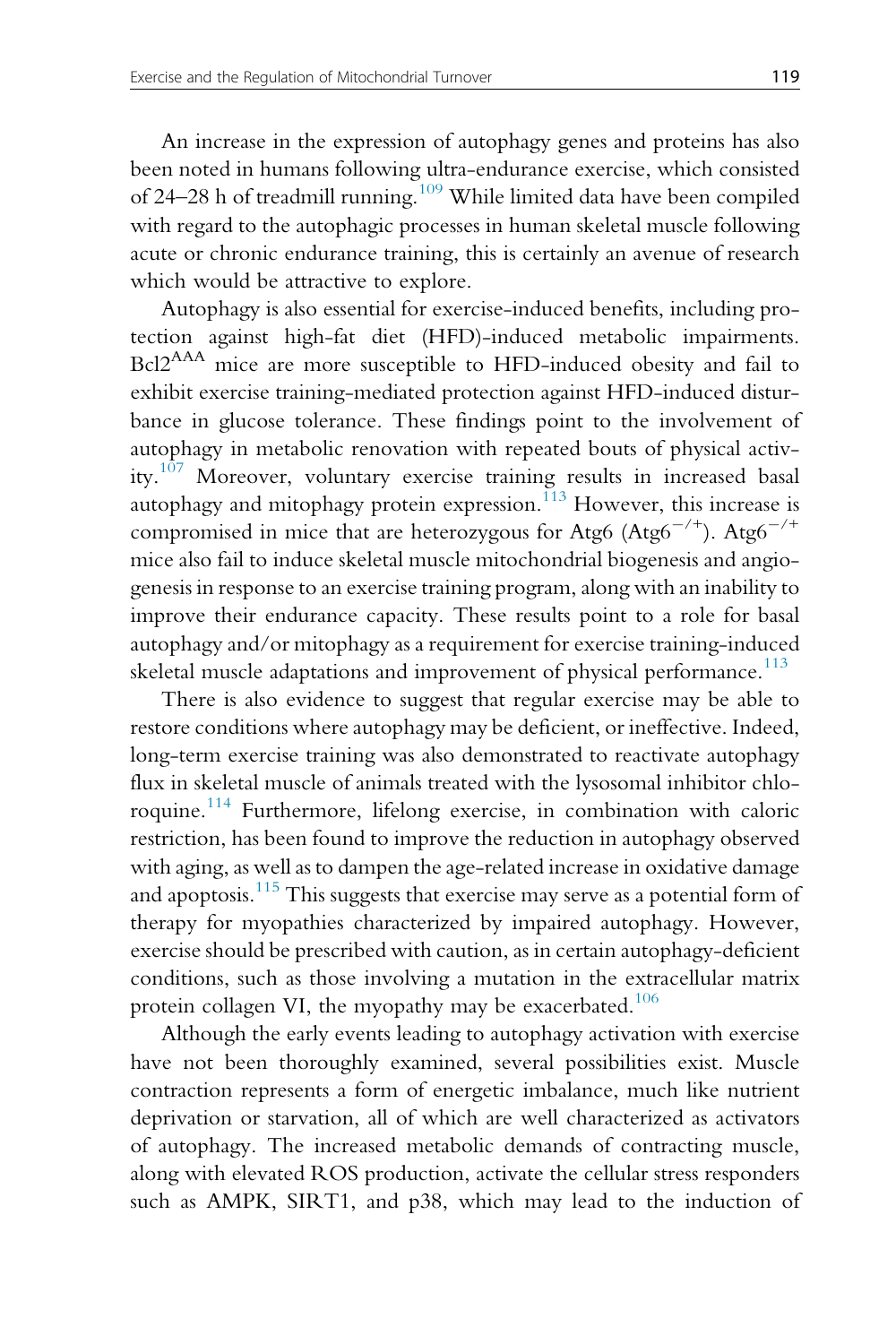autophagic machinery. In particular, activation of AMPK has been defini-tively linked with the control of mitophagy.<sup>[116](#page-28-0)</sup> An acute bout of exercise also leads to reduced Akt phosphorylation, which would inhibit mTOR signaling and thereby also promote autophagy.  $106,107$ 

Another possible mechanism involved in the induction of autophagy may be the unfolded protein response (UPR), which is activated in response to sarcoplasmic reticulum stress induced by contractile activity.<sup>[117,118](#page-28-0)</sup> Certain UPR factors have been implicated in the activation of autophagy in various cell types.<sup>[119–121](#page-28-0)</sup> Interestingly, PGC-1 $\alpha$  was shown to contribute to UPR induction with exercise acting through the UPR ATF6, and mice lacking ATF6 are exercise intolerant.<sup>[117](#page-28-0)</sup>

Therefore, although several studies indicate that autophagy is activated during an acute bout of exercise, the mechanisms underlying this activation remain to be elucidated. It is also becoming increasingly evident that autophagy is involved in chronic physical activity-induced adaptations through increased organelle turnover. However, the kinetics of autophagy activation during and following an exercise bout still require further exploration.

#### 15. CONCLUSIONS

Exercise training-induced adaptations are wide ranging and can positively impact a variety of organ systems. In particular, alterations to skeletal muscle, such as the increase in mitochondrial content and improvement in the health of the mitochondrial pool, are keys to the enhanced metabolic capacity of the organ. These changes are a product of the signals which originate from shifts in the myocellular environment as a result of exercise, including the consumption of ATP, the production of moderate levels of ROS, and the intracellular release of  $Ca^{2+}$ , among others. Concomitant with an increase in the quantity of mitochondria is the expansion of the organelle network and augmented antioxidant capacity. In addition, exercise results in an enhanced removal of dysfunctional mitochondria. Altogether, these alterations are beneficial to muscle in that they afford the organ the ability to function more efficiently and effectively, and are vital for improvements in endurance capacity and well-being, particularly during the aging process. Thus, continued attention to the understanding of the molecular basis of theses mitochondrial adaptations is essential.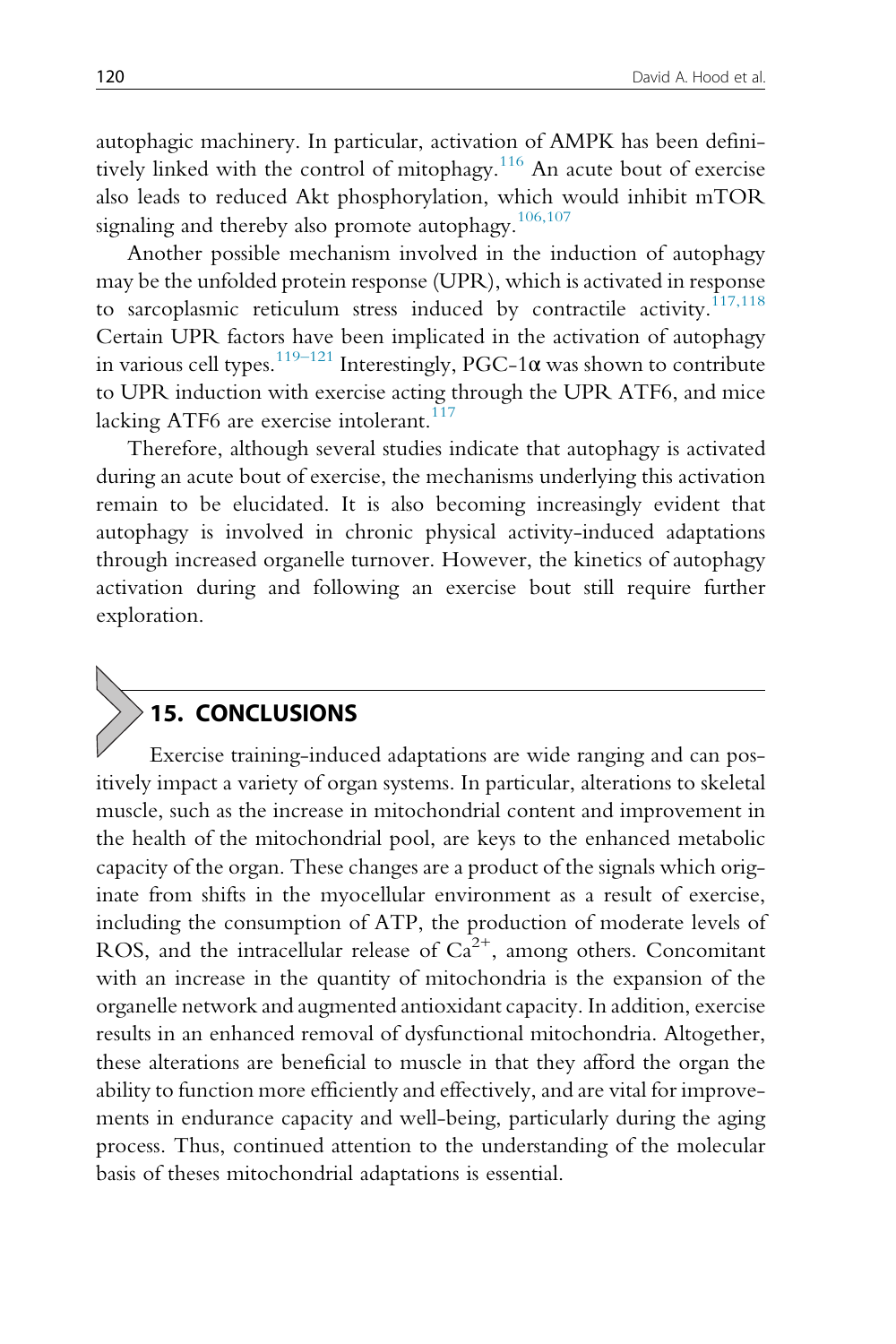#### <span id="page-22-0"></span>ACKNOWLEDGMENTS

Research in our laboratory is supported by the Natural Science and Engineering Research Council of Canada (NSERC), the Canada Research Chairs program, and the Canadian Institutes for Health Research (CIHR). D.A.H. is the holder of a Canada Research Chair in Cell Physiology.

#### REFERENCES

- 1. [Cogswell AM, Stevens RJ, Hood DA. Properties of skeletal muscle mitochondria](http://refhub.elsevier.com/S1877-1173(15)00139-8/rf0005) [isolated from subsarcolemmal and intermyofibrillar regions.](http://refhub.elsevier.com/S1877-1173(15)00139-8/rf0005) Am J Physiol. 1993;264: [C383–C389.](http://refhub.elsevier.com/S1877-1173(15)00139-8/rf0005)
- 2. [Picard M, White K, Turnbull DM. Mitochondrial morphology, topology, and](http://refhub.elsevier.com/S1877-1173(15)00139-8/rf0010) [membrane interactions in skeletal muscle: a quantitative three-dimensional electron](http://refhub.elsevier.com/S1877-1173(15)00139-8/rf0010) microscopy study. J Appl Physiol (1985)[. 2013;114\(2\):161–171.](http://refhub.elsevier.com/S1877-1173(15)00139-8/rf0010)
- 3. [Kirkwood SP, Munn EA, Brooks GA. Mitochondrial reticulum in limb skeletal muscle.](http://refhub.elsevier.com/S1877-1173(15)00139-8/rf0015) Am J Physiol[. 1986;20:C395–C402.](http://refhub.elsevier.com/S1877-1173(15)00139-8/rf0015)
- 4. [Ogata T, Yamasaki Y. Ultra-high-resolution scanning electron micrscopy of mito](http://refhub.elsevier.com/S1877-1173(15)00139-8/rf0020)[chondria and sarcoplasmic reticulum arrangement in human red, white and interme](http://refhub.elsevier.com/S1877-1173(15)00139-8/rf0020)diate muscle fibers. Anat Rec[. 1997;248\(2\):1997.](http://refhub.elsevier.com/S1877-1173(15)00139-8/rf0020)
- 5. [Twig G, Shirihai OS. The interplay between mitochondrial dynamics and mitophagy.](http://refhub.elsevier.com/S1877-1173(15)00139-8/rf0025) Antioxid Redox Signal[. 2011;14\(10\):1939–1951.](http://refhub.elsevier.com/S1877-1173(15)00139-8/rf0025)
- 6. [Gollnick PD, King DW. Effect of exercise and training of rat skeletal muscle on mito](http://refhub.elsevier.com/S1877-1173(15)00139-8/rf0030)chondria. Am J Physiol[. 1969;216\(6\):1502–1509.](http://refhub.elsevier.com/S1877-1173(15)00139-8/rf0030)
- 7. [Kirkwood SP, Packer L, Brooks GA. Effects of endurance training on a mitochondrial](http://refhub.elsevier.com/S1877-1173(15)00139-8/rf0035) [reticulum in limb skeletal muscle.](http://refhub.elsevier.com/S1877-1173(15)00139-8/rf0035) Arch Biochem Biophys. 1987;255(1):80–88.
- 8. [Iqbal S, Ostojic O, Singh K, Joseph AM, Hood DA. Expression of mitochondrial fission](http://refhub.elsevier.com/S1877-1173(15)00139-8/rf0040) [and fusion regulatory proteins in skeletal muscle during chronic use and disuse.](http://refhub.elsevier.com/S1877-1173(15)00139-8/rf0040) Muscle Nerve[. 2013;48\(6\):963–970.](http://refhub.elsevier.com/S1877-1173(15)00139-8/rf0040)
- 9. Cartoni R, Leger B, Hock MB, et al. Mitofusins  $1/2$  and  $\text{ERR}\alpha$  [expression are](http://refhub.elsevier.com/S1877-1173(15)00139-8/rf0045) [increased in human skeletal muscle after physical exercise.](http://refhub.elsevier.com/S1877-1173(15)00139-8/rf0045) J Physiol. 2005;567:349–358.
- 10. [Picard M, Gentil BJ, McManus MJ, et al. Acute exercise remodels mitochondrial](http://refhub.elsevier.com/S1877-1173(15)00139-8/rf0050) [membrane interactions in mouse skeletal muscle.](http://refhub.elsevier.com/S1877-1173(15)00139-8/rf0050) J Appl Physiol (1985). [2013;115\(10\):1562–1571.](http://refhub.elsevier.com/S1877-1173(15)00139-8/rf0050)
- 11. [Hood DA. Invited Review: contractile activity-induced mitochondrial biogenesis in](http://refhub.elsevier.com/S1877-1173(15)00139-8/rf0055) skeletal muscle. J Appl Physiol (1985)[. 2001;90\(3\):1137–1157.](http://refhub.elsevier.com/S1877-1173(15)00139-8/rf0055)
- 12. [Bergeron R, Ren JM, Cadman KS, et al. Chronic activation of AMP kinase results in](http://refhub.elsevier.com/S1877-1173(15)00139-8/rf0060) [NRF-1 activation and mitochondrial biogenesis.](http://refhub.elsevier.com/S1877-1173(15)00139-8/rf0060) Am J Physiol Endocrinol Metab. [2001;281:E1340–E1346.](http://refhub.elsevier.com/S1877-1173(15)00139-8/rf0060)
- 13. Jäger S, Handschin C, St-Pierre J, Spiegelman BM. AMP-activated protein kinase [\(AMPK\) action in skeletal muscle via direct phosphorylation of PGC-1alpha.](http://refhub.elsevier.com/S1877-1173(15)00139-8/rf0065) Proc Natl Acad Sci USA[. 2007;104\(29\):12017–12022.](http://refhub.elsevier.com/S1877-1173(15)00139-8/rf0065)
- 14. [Winder WW, Holmes BF, Rubink DS, Jensen EB, Chen M, Holloszy JO. Activation](http://refhub.elsevier.com/S1877-1173(15)00139-8/rf0070) [of AMP-activated protein kinase increases mitochondrial enzymes in skeletal muscle.](http://refhub.elsevier.com/S1877-1173(15)00139-8/rf0070) J Appl Physiol (1985)[. 2000;88\(6\):2219–2226.](http://refhub.elsevier.com/S1877-1173(15)00139-8/rf0070)
- 15. [Irrcher I, Ljubicic V, Kirwan AF, Hood DA. AMP-activated protein kinase-regulated](http://refhub.elsevier.com/S1877-1173(15)00139-8/rf0075) [activation of the PGC-1alpha promoter in skeletal muscle cells.](http://refhub.elsevier.com/S1877-1173(15)00139-8/rf0075) PLoS One. 2008;3(10): [e3614.](http://refhub.elsevier.com/S1877-1173(15)00139-8/rf0075)
- 16. Garcia-Roves PM, Osler ME, Holmström MH, Zierath JR. Gain-of-function R225Q [mutation in AMP-activated protein kinase gamma3 subunit increases mitochondrial](http://refhub.elsevier.com/S1877-1173(15)00139-8/rf0080) [biogenesis in glycolytic skeletal muscle.](http://refhub.elsevier.com/S1877-1173(15)00139-8/rf0080) J Biol Chem. 2008;283(51):35724–35734.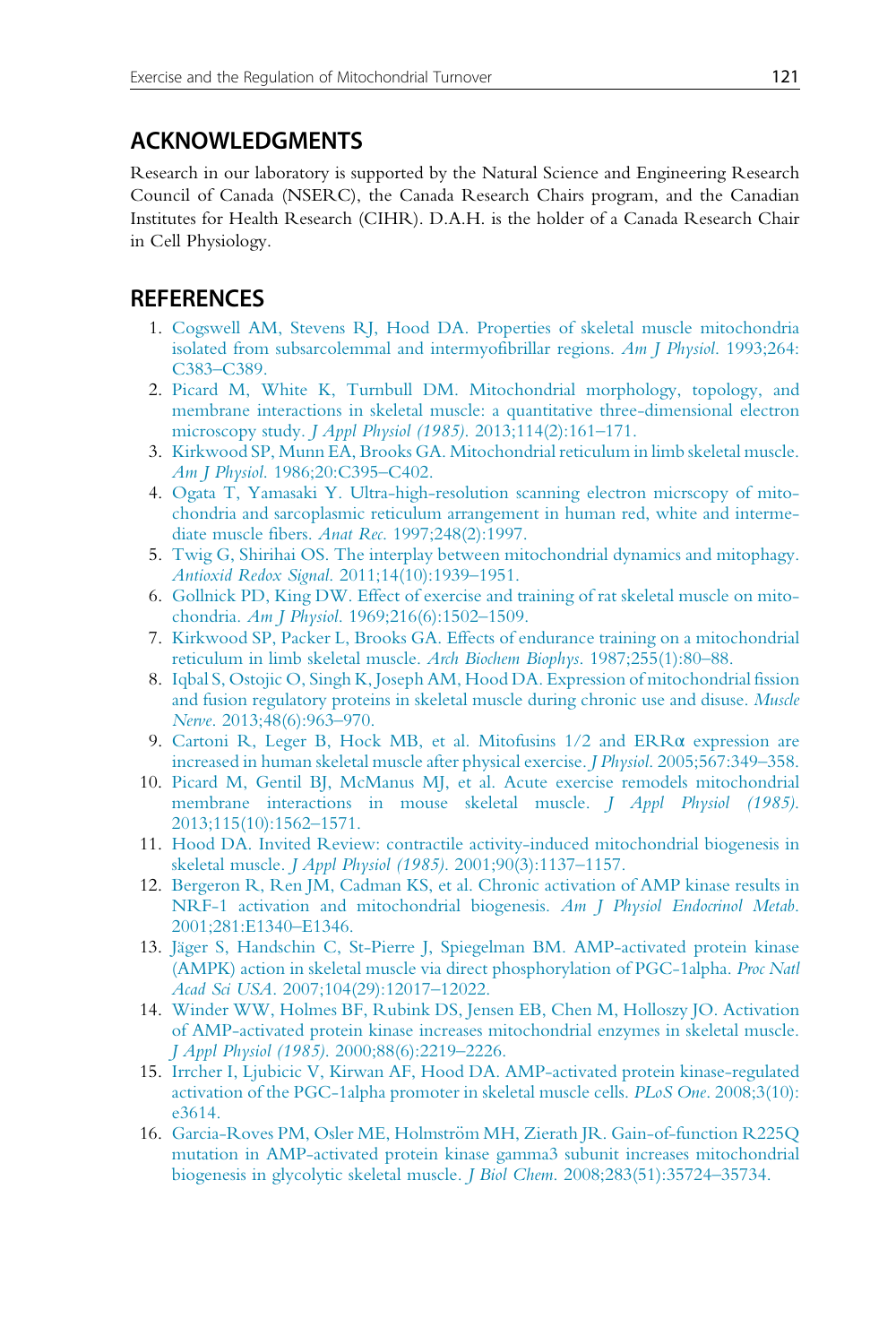- <span id="page-23-0"></span>17. [O'Neill HM, Maarbjerg SJ, Crane JD, et al. AMPK-activated protein kinase \(AMPK\)](http://refhub.elsevier.com/S1877-1173(15)00139-8/rf0085) β[12 muscle null mice reveal an essential role for AMPK in maintaining mitochondrial](http://refhub.elsevier.com/S1877-1173(15)00139-8/rf0085) [content and glucose uptake during exercise.](http://refhub.elsevier.com/S1877-1173(15)00139-8/rf0085) Proc Natl Acad Sci USA. 2011;108(38): [16092–16097.](http://refhub.elsevier.com/S1877-1173(15)00139-8/rf0085)
- 18. [Freyssenet D, Di Carlo M, Hood DA. Calcium-dependent regulation of cytochrome c](http://refhub.elsevier.com/S1877-1173(15)00139-8/rf0090) [gene expression in skeletal muscle cells: identification of a protein kinase c-dependent](http://refhub.elsevier.com/S1877-1173(15)00139-8/rf0090) pathway. J Biol Chem[. 1999;274\(14\):9305–9311.](http://refhub.elsevier.com/S1877-1173(15)00139-8/rf0090)
- 19. [Ojuka EO, Jones TE, Han DH, Chen M, Holloszy JO. Raising Ca2+ in L6 myotubes](http://refhub.elsevier.com/S1877-1173(15)00139-8/rf0095) [mimics effects of exercise on mitochondrial biogenesis in muscle.](http://refhub.elsevier.com/S1877-1173(15)00139-8/rf0095) FASEB J. [2003;17:675–681.](http://refhub.elsevier.com/S1877-1173(15)00139-8/rf0095)
- 20. [Zhang Y, Uguccioni G, Ljubicic V, et al. Multiple signaling pathways regulate contrac](http://refhub.elsevier.com/S1877-1173(15)00139-8/rf0100)tile activity-mediated  $PGC-1\alpha$  [gene expression and activity in skeletal muscle cells.](http://refhub.elsevier.com/S1877-1173(15)00139-8/rf0100) Physiol Rep[. 2014;2\(5\):1–12.](http://refhub.elsevier.com/S1877-1173(15)00139-8/rf0100)
- 21. [Handschin C, Rhee J, Lin J, Tarr PT, Spiegelman BM. An autoregulatory loop controls](http://refhub.elsevier.com/S1877-1173(15)00139-8/rf0105) [peroxisome proliferator-activated receptor](http://refhub.elsevier.com/S1877-1173(15)00139-8/rf0105) γ [coactivator 1](http://refhub.elsevier.com/S1877-1173(15)00139-8/rf0105)α [expression in muscle.](http://refhub.elsevier.com/S1877-1173(15)00139-8/rf0105) Proc Natl Acad Sci USA[. 2003;100\(12\):7111–7116.](http://refhub.elsevier.com/S1877-1173(15)00139-8/rf0105)
- 22. [Summermatter S, Thurnheer R, Santos G, et al. Remodeling of calcium handling in](http://refhub.elsevier.com/S1877-1173(15)00139-8/rf0110) [skeletal muscle through PGC-1](http://refhub.elsevier.com/S1877-1173(15)00139-8/rf0110) $\alpha$ [: impact on force, fatigability, and fiber type.](http://refhub.elsevier.com/S1877-1173(15)00139-8/rf0110) Am J Physiol Cell Physiol[. 2012;302\(1\):C88–C99.](http://refhub.elsevier.com/S1877-1173(15)00139-8/rf0110)
- 23. Ohlendieck K, Frömming GR, Murray BE, et al. Effects of chronic low-frequency [stimulation](http://refhub.elsevier.com/S1877-1173(15)00139-8/rf0115) [on](http://refhub.elsevier.com/S1877-1173(15)00139-8/rf0115)  $Ca^{2+}$  $Ca^{2+}$ [-regulatory membrane proteins in rabbit fast muscle.](http://refhub.elsevier.com/S1877-1173(15)00139-8/rf0115) *Pflugers Arch*. [1999;438:700–708.](http://refhub.elsevier.com/S1877-1173(15)00139-8/rf0115)
- 24. [Irrcher I, Walkinshaw DR, Sheehan TE, Hood DA. Thyroid hormone \(T3\) rapidly](http://refhub.elsevier.com/S1877-1173(15)00139-8/rf0120) [activates p38 and AMPK in skeletal muscle in vivo.](http://refhub.elsevier.com/S1877-1173(15)00139-8/rf0120) J Appl Physiol (1985). [2008;104\(1\):178–185.](http://refhub.elsevier.com/S1877-1173(15)00139-8/rf0120)
- 25. [Akimoto T, Pohnert SC, Li P, et al. Exercise stimulates Pgc-1alpha transcription in](http://refhub.elsevier.com/S1877-1173(15)00139-8/rf0125) [skeletal muscle through activation of the p38 MAPK pathway.](http://refhub.elsevier.com/S1877-1173(15)00139-8/rf0125) J Biol Chem. [2005;280\(20\):19587–19593.](http://refhub.elsevier.com/S1877-1173(15)00139-8/rf0125)
- 26. [Yan Z, Li P, Akimoto T. Transcriptional control of the Pgc-1alpha gene in skeletal](http://refhub.elsevier.com/S1877-1173(15)00139-8/rf0130) muscle in vivo. Exerc Sport Sci Rev[. 2007;35\(3\):97–101.](http://refhub.elsevier.com/S1877-1173(15)00139-8/rf0130)
- 27. [Puigserver P, Spiegelman BM. Peroxisome proliferator-activated receptor-gamma](http://refhub.elsevier.com/S1877-1173(15)00139-8/rf0135) [coactivator 1alpha \(PGC-1alpha\): transcriptional coactivator and metabolic regulator.](http://refhub.elsevier.com/S1877-1173(15)00139-8/rf0135) Endocr Rev[. 2003;24\(1\):78–90.](http://refhub.elsevier.com/S1877-1173(15)00139-8/rf0135)
- 28. [Irrcher I, Hood DA. Regulation of Egr-1, SRF, and Sp1 mRNA expression in con](http://refhub.elsevier.com/S1877-1173(15)00139-8/rf0140)[tracting skeletal muscle cells.](http://refhub.elsevier.com/S1877-1173(15)00139-8/rf0140) J Appl Physiol (1985). 2004;97:2207–2213.
- 29. [Xia Y, Buja LM, Scarpulla RC, McMillin JB. Electrical stimulation of neonatal](http://refhub.elsevier.com/S1877-1173(15)00139-8/rf0145) [cardiomyocytes results in the sequential activation of nuclear genes governing](http://refhub.elsevier.com/S1877-1173(15)00139-8/rf0145) [mitochondrial proliferation and differentiation.](http://refhub.elsevier.com/S1877-1173(15)00139-8/rf0145) Proc Natl Acad Sci USA. 1997;94: [11399–11404.](http://refhub.elsevier.com/S1877-1173(15)00139-8/rf0145)
- 30. [Wright DC, Han DH, Garcia-Roves PM, Geiger PC, Jones TE, Holloszy JO.](http://refhub.elsevier.com/S1877-1173(15)00139-8/rf0150) [Exercise-induced mitochondrial biogenesis begins before the increase in muscle](http://refhub.elsevier.com/S1877-1173(15)00139-8/rf0150) [PGC-1alpha expression.](http://refhub.elsevier.com/S1877-1173(15)00139-8/rf0150) J Biol Chem. 2007;282(1):194–199.
- 31. [Pilegaard H, Saltin B, Neufer PD. Exercise induces transient transcriptional activation](http://refhub.elsevier.com/S1877-1173(15)00139-8/rf0155) [of the PGC-1 gene in human skeletal muscle.](http://refhub.elsevier.com/S1877-1173(15)00139-8/rf0155) J Physiol. 2003;546(3):851–858.
- 32. [Wu Z, Puigserver P, Andersson U, et al. Mechanisms controlling mitochondrial](http://refhub.elsevier.com/S1877-1173(15)00139-8/rf0160) [biogenesis and respiration through the thermogenic coactivator PGC-1.](http://refhub.elsevier.com/S1877-1173(15)00139-8/rf0160) Cell. [1999;98\(1\):115–124.](http://refhub.elsevier.com/S1877-1173(15)00139-8/rf0160)
- 33. [Vega RB, Huss JM, Kelly DP. The coactivator PGC-1 cooperates with peroxisome](http://refhub.elsevier.com/S1877-1173(15)00139-8/rf0165) [proliferator-activated receptor alpha in transcriptional control of nuclear genes](http://refhub.elsevier.com/S1877-1173(15)00139-8/rf0165) [encoding mitochondrial fatty acid oxidation enzymes.](http://refhub.elsevier.com/S1877-1173(15)00139-8/rf0165) Mol Cell Biol. 2000;20(5): [1868–1876.](http://refhub.elsevier.com/S1877-1173(15)00139-8/rf0165)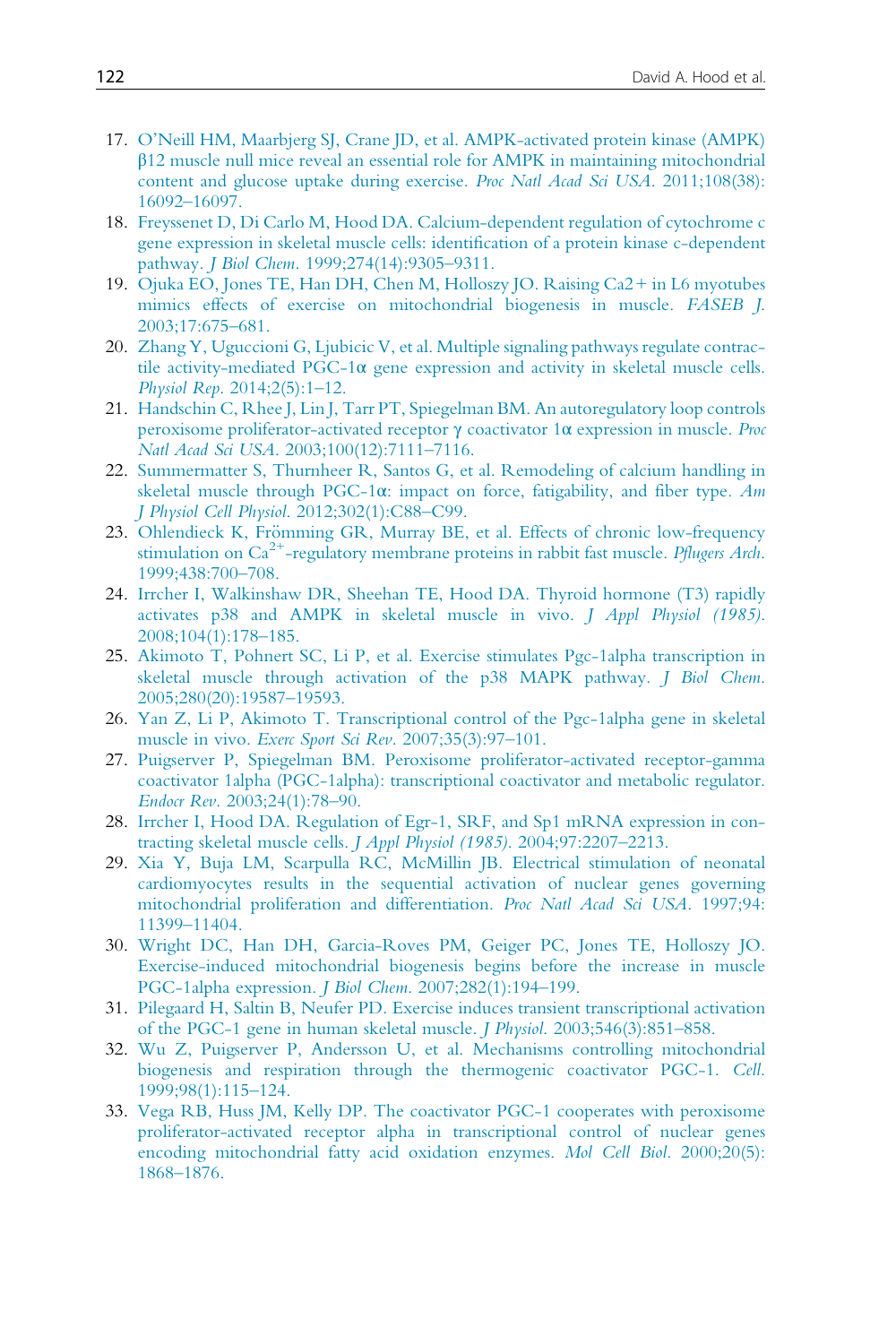- <span id="page-24-0"></span>34. [Scarpulla RC. Transcriptional paradigms in mammalian mitochondrial biogenesis and](http://refhub.elsevier.com/S1877-1173(15)00139-8/rf0170) function. Physiol Rev[. 2008;88:611–638.](http://refhub.elsevier.com/S1877-1173(15)00139-8/rf0170)
- 35. [Puigserver P, Adelmant G, Wu Z, et al. Activation of PPAR coactivator-1 through](http://refhub.elsevier.com/S1877-1173(15)00139-8/rf0175) [transcription factor docking.](http://refhub.elsevier.com/S1877-1173(15)00139-8/rf0175) Science. 1999;286:1368–1371.
- 36. [Kelly DP, Scarpulla RC. Transcriptional regulatory circuits controlling mitochondrial](http://refhub.elsevier.com/S1877-1173(15)00139-8/rf0180) [biogenesis and function.](http://refhub.elsevier.com/S1877-1173(15)00139-8/rf0180) Genes Dev. 2004;18(4):357–368.
- 37. [Irrcher I, Adhihetty PJ, Sheehan T, Joseph AM, Hood DA. PPAR](http://refhub.elsevier.com/S1877-1173(15)00139-8/rf0185)γ [coactivator-1](http://refhub.elsevier.com/S1877-1173(15)00139-8/rf0185)α [expression during thyroid hormone- and contractile activity-induced mitochondrial](http://refhub.elsevier.com/S1877-1173(15)00139-8/rf0185) adaptations. Am J Physiol Cell Physiol[. 2003;284:C1669–C1677.](http://refhub.elsevier.com/S1877-1173(15)00139-8/rf0185)
- 38. [Calvo JA, Daniels TG, Wang X, et al. Muscle-specific expression of PPARgamma](http://refhub.elsevier.com/S1877-1173(15)00139-8/rf0190) [coactivator-1alpha improves exercise performance and increases peak oxygen uptake.](http://refhub.elsevier.com/S1877-1173(15)00139-8/rf0190) J Appl Physiol (1985)[. 2008;104\(5\):1304–1312.](http://refhub.elsevier.com/S1877-1173(15)00139-8/rf0190)
- 39. [Wenz T, Rossi SG, Rotundo RL, Spiegelman BM, Moraes CT. Increased muscle](http://refhub.elsevier.com/S1877-1173(15)00139-8/rf0195) [PGC-1alpha expression protects from sarcopenia and metabolic disease during aging.](http://refhub.elsevier.com/S1877-1173(15)00139-8/rf0195) Proc Natl Acad Sci USA. 2009;106(48):20405-20410.
- 40. [Adhihetty PJ, Uguccioni G, Leick L, Hidalgo J, Pilegaard H, Hood DA. The role of](http://refhub.elsevier.com/S1877-1173(15)00139-8/rf0200) [PGC-1alpha on mitochondrial function and apoptotic susceptibility in muscle.](http://refhub.elsevier.com/S1877-1173(15)00139-8/rf0200) Am J Physiol Cell Physiol[. 2009;297\(1\):C217–C225.](http://refhub.elsevier.com/S1877-1173(15)00139-8/rf0200)
- 41. [Handschin C, Chin S, Li P, et al. Skeletal muscle fiber-type switching, exercise intol](http://refhub.elsevier.com/S1877-1173(15)00139-8/rf0205)[erance, and myopathy in PGC-1alpha muscle-specific knock-out animals.](http://refhub.elsevier.com/S1877-1173(15)00139-8/rf0205) J Biol Chem. [2007;282\(41\):30014–30021.](http://refhub.elsevier.com/S1877-1173(15)00139-8/rf0205)
- 42. [Leick L, Wojtaszewski JFP, Johansen ST, et al. PGC-1alpha is not mandatory for](http://refhub.elsevier.com/S1877-1173(15)00139-8/rf0210) [exercise- and training-induced adaptive gene responses in mouse skeletal muscle.](http://refhub.elsevier.com/S1877-1173(15)00139-8/rf0210) [Am J Physiol Endocrinol Metab](http://refhub.elsevier.com/S1877-1173(15)00139-8/rf0210). 2008;294(2):E463–E474.
- 43. Uguccioni G, Hood DA. The importance of  $PGC-1\alpha$  [in contractile activity-induced](http://refhub.elsevier.com/S1877-1173(15)00139-8/rf0215) mitochondrial adaptations. [Am J Physiol Endocrinol Metab](http://refhub.elsevier.com/S1877-1173(15)00139-8/rf0215). 2011;300:E361–E371.
- 44. [Geng T, Li P, Okutsu M, et al. PGC-1alpha plays a functional role in exercise-induced](http://refhub.elsevier.com/S1877-1173(15)00139-8/rf0220) [mitochondrial biogenesis and angiogenesis but not fiber-type transformation in mouse](http://refhub.elsevier.com/S1877-1173(15)00139-8/rf0220) skeletal muscle. Am J Physiol Cell Physiol[. 2010;298\(3\):C572–C579.](http://refhub.elsevier.com/S1877-1173(15)00139-8/rf0220)
- 45. [Johnson ML, Robinson MM, Nair KS. Skeletal muscle aging and the mitochondrion.](http://refhub.elsevier.com/S1877-1173(15)00139-8/rf0225) [Trends Endocrinol Metab](http://refhub.elsevier.com/S1877-1173(15)00139-8/rf0225). 2013;24(5):247–256.
- 46. [Hebert SL, Lanza IR, Nair KS. Mitochondrial DNA alterations and reduced mitochon](http://refhub.elsevier.com/S1877-1173(15)00139-8/rf0230)drial function in aging. Mech Ageing Dev[. 2010;131\(7–8\):451–462.](http://refhub.elsevier.com/S1877-1173(15)00139-8/rf0230)
- 47. [Rooyackers OE, Adey DB, Ades PA, Nair KS. Effect of age on in vivo rates of](http://refhub.elsevier.com/S1877-1173(15)00139-8/rf0235) [mitochondrial protein synthesis in human skeletal muscle.](http://refhub.elsevier.com/S1877-1173(15)00139-8/rf0235) Proc Natl Acad Sci USA. [1996;93\(26\):15364–15369.](http://refhub.elsevier.com/S1877-1173(15)00139-8/rf0235)
- 48. [Conley KE, Jubrias SA, Esselman PC. Oxidative capacity and ageing in human muscle.](http://refhub.elsevier.com/S1877-1173(15)00139-8/rf0240) J Physiol[. 2000;526:203–210.](http://refhub.elsevier.com/S1877-1173(15)00139-8/rf0240)
- 49. [Ghosh S, Lertwattanarak R, Lefort N, et al. Reduction in reactive oxygen species](http://refhub.elsevier.com/S1877-1173(15)00139-8/rf0245) [production by mitochondria from elderly subjects with normal and impaired glucose](http://refhub.elsevier.com/S1877-1173(15)00139-8/rf0245) tolerance. Diabetes[. 2011;60\(8\):2051–2060.](http://refhub.elsevier.com/S1877-1173(15)00139-8/rf0245)
- 50. [Kent-Braun JA, Ng AV. Skeletal muscle oxidative capacity in young and older women](http://refhub.elsevier.com/S1877-1173(15)00139-8/rf0250) and men. J Appl Physiol (1985)[. 2000;89\(3\):1072–1078.](http://refhub.elsevier.com/S1877-1173(15)00139-8/rf0250)
- 51. [Chabi B, Ljubicic V, Menzies KJ, Huang JH, Saleem A, Hood DA. Mitochondrial](http://refhub.elsevier.com/S1877-1173(15)00139-8/rf0255) [function and apoptotic susceptibility in aging skeletal muscle.](http://refhub.elsevier.com/S1877-1173(15)00139-8/rf0255) Aging Cell. [2008;7\(1\):2–12.](http://refhub.elsevier.com/S1877-1173(15)00139-8/rf0255)
- 52. [Leick L, Lyngby SS, Wojtaszewski JFP, Pilegaard H. PGC-1alpha is required for](http://refhub.elsevier.com/S1877-1173(15)00139-8/rf0260) [training-induced prevention of age-associated decline in mitochondrial enzymes in](http://refhub.elsevier.com/S1877-1173(15)00139-8/rf0260) [mouse skeletal muscle.](http://refhub.elsevier.com/S1877-1173(15)00139-8/rf0260) Exp Gerontol. 2010;45(5):336–342.
- 53. [Ljubicic V, Joseph AM, Adhihetty PJ, et al. Molecular basis for an attenuated](http://refhub.elsevier.com/S1877-1173(15)00139-8/rf0280) [mitochondrial adaptive plasticity in aged skeletal muscle.](http://refhub.elsevier.com/S1877-1173(15)00139-8/rf0280) Aging (Albany, NY). [2009;1\(9\):818–831.](http://refhub.elsevier.com/S1877-1173(15)00139-8/rf0280)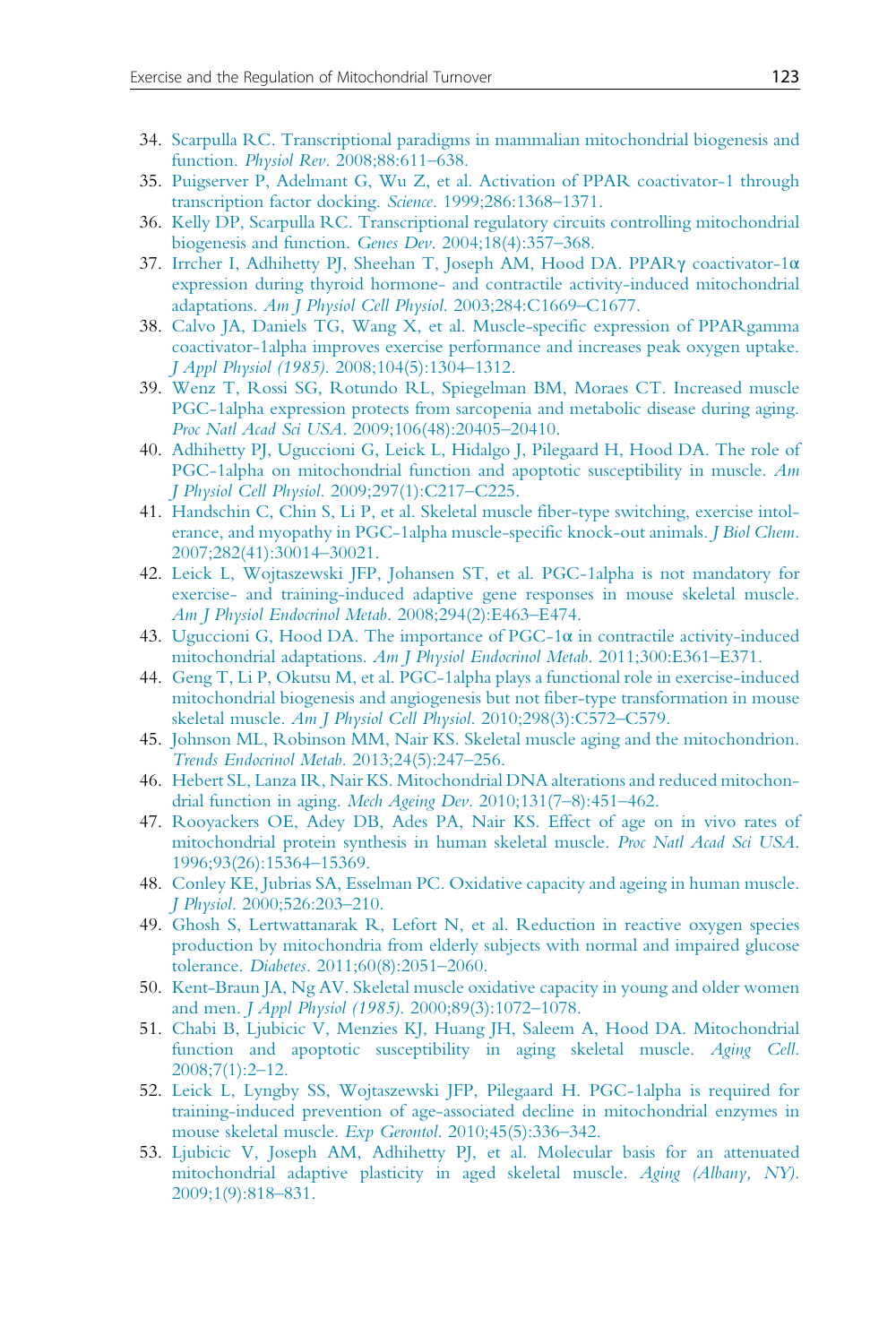- <span id="page-25-0"></span>54. [Conley KE, Marcinek DJ, Villarin J. Mitochondrial dysfunction and age.](http://refhub.elsevier.com/S1877-1173(15)00139-8/rf0265) Curr Opin Clin Nutr Metab Care[. 2007;10\(6\):688–692.](http://refhub.elsevier.com/S1877-1173(15)00139-8/rf0265)
- 55. [Ljubicic V, Adhihetty PJ, Hood DA. Application of animal models: chronic electrical](http://refhub.elsevier.com/S1877-1173(15)00139-8/rf0270) [stimulation-induced contractile activity.](http://refhub.elsevier.com/S1877-1173(15)00139-8/rf0270) Can J Appl Physiol. 2005;30(5):625–643.
- 56. [Walters TJ, Sweeney HL, Farrar RP. Influence of electrical stimulation on a fast-twitch](http://refhub.elsevier.com/S1877-1173(15)00139-8/rf0275) muscle in aging rats. J Appl Physiol (1985)[. 1991;71\(5\):1921–1928.](http://refhub.elsevier.com/S1877-1173(15)00139-8/rf0275)
- 57. [Ljubicic V, Hood DA. Diminished contraction-induced intracellular signaling towards](http://refhub.elsevier.com/S1877-1173(15)00139-8/rf0285) [mitochondrial biogenesis in aged skeletal muscle.](http://refhub.elsevier.com/S1877-1173(15)00139-8/rf0285) Aging Cell. 2009;8(4):394–404.
- 58. [Funai K, Parkington JD, Carambula S, Fielding RA. Age-associated decrease in](http://refhub.elsevier.com/S1877-1173(15)00139-8/rf0290) [contraction-induced activation of downstream targets of Akt/mTor signaling in skel](http://refhub.elsevier.com/S1877-1173(15)00139-8/rf0290)etal muscle. [Am J Physiol Regul Integr Comp Physiol](http://refhub.elsevier.com/S1877-1173(15)00139-8/rf0290). 2006;290(4):R1080–R1086.
- 59. [Fry CS, Drummond MJ, Glynn EL, et al. Aging impairs contraction-induced human](http://refhub.elsevier.com/S1877-1173(15)00139-8/rf0295) [skeletal muscle mTORC1 signaling and protein synthesis.](http://refhub.elsevier.com/S1877-1173(15)00139-8/rf0295) Skelet Muscle. 2011;1(1):11.
- 60. [Holloszy JO. Biochemical adaptations in muscle. Effects of exercise on mitochondrial](http://refhub.elsevier.com/S1877-1173(15)00139-8/rf0300) [oxygen uptake and respiratory enzyme activity in skeletal muscle.](http://refhub.elsevier.com/S1877-1173(15)00139-8/rf0300) J Biol Chem. [1967;242\(9\):2278–2282.](http://refhub.elsevier.com/S1877-1173(15)00139-8/rf0300)
- 61. [Dudley GA, Abraham WM, Terjung RL. Influence of exercise intensity and duration](http://refhub.elsevier.com/S1877-1173(15)00139-8/rf0305) [on biochemical adaptations in skeletal muscle.](http://refhub.elsevier.com/S1877-1173(15)00139-8/rf0305) J Appl Physiol Respir Exerc Physiol. [1982;53\(4\):844–850.](http://refhub.elsevier.com/S1877-1173(15)00139-8/rf0305)
- 62. [Wang L, Psilander N, Tonkonogi M, Ding S, Sahlin K. Similar expression of oxidative](http://refhub.elsevier.com/S1877-1173(15)00139-8/rf0310) [genes after interval and continuous exercise.](http://refhub.elsevier.com/S1877-1173(15)00139-8/rf0310) Med Sci Sports Exerc. 2009;41(12): [2136–2144.](http://refhub.elsevier.com/S1877-1173(15)00139-8/rf0310)
- 63. [Burgomaster KA, Howarth KR, Phillips SM, et al. Similar metabolic adaptations dur](http://refhub.elsevier.com/S1877-1173(15)00139-8/rf0315)[ing exercise after low volume sprint interval and traditional endurance training in](http://refhub.elsevier.com/S1877-1173(15)00139-8/rf0315) humans. J Physiol[. 2008;586\(1\):151–160.](http://refhub.elsevier.com/S1877-1173(15)00139-8/rf0315)
- 64. [Scribbans TD, Edgett BA, Vorobej K, et al. Fibre-specific responses to endurance and](http://refhub.elsevier.com/S1877-1173(15)00139-8/rf0320) [low volume high intensity interval training: striking similarities in acute and chronic](http://refhub.elsevier.com/S1877-1173(15)00139-8/rf0320) adaptation. PLoS One[. 2014;9\(6\):e98119.](http://refhub.elsevier.com/S1877-1173(15)00139-8/rf0320)
- 65. [Gibala MJ, McGee SL, Garnham AP, Howlett KF, Snow RJ, Hargreaves M. Brief](http://refhub.elsevier.com/S1877-1173(15)00139-8/rf0325) [intense interval exercise activates AMPK and p38 MAPK signaling and increases the](http://refhub.elsevier.com/S1877-1173(15)00139-8/rf0325) [expression of PGC-1](http://refhub.elsevier.com/S1877-1173(15)00139-8/rf0325) $\alpha$  [in human skeletal muscle.](http://refhub.elsevier.com/S1877-1173(15)00139-8/rf0325) *J Appl Physiol (1985)*. 2009;106(3): [929–934.](http://refhub.elsevier.com/S1877-1173(15)00139-8/rf0325)
- 66. [Bartlett JD, Hwa Joo C, Jeong TS, et al. Matched work high-intensity interval and](http://refhub.elsevier.com/S1877-1173(15)00139-8/rf0330) continuous running induce similar increases in  $PGC-1\alpha$  [mRNA, AMPK, p38, and](http://refhub.elsevier.com/S1877-1173(15)00139-8/rf0330) [p53 phosphorylation in human skeletal muscle.](http://refhub.elsevier.com/S1877-1173(15)00139-8/rf0330) J Appl Physiol (1985). 2012;112(7): [1135–1143.](http://refhub.elsevier.com/S1877-1173(15)00139-8/rf0330)
- 67. [Little JP, Safdar A, Bishop D, Tarnopolsky MA, Gibala MJ. An acute bout of high](http://refhub.elsevier.com/S1877-1173(15)00139-8/rf0335)intensity interval training increases the nuclear abundance of  $PGC-1\alpha$  [and activates](http://refhub.elsevier.com/S1877-1173(15)00139-8/rf0335) [mitochondrial biogenesis in human skeletal muscle.](http://refhub.elsevier.com/S1877-1173(15)00139-8/rf0335) Am J Physiol Regul Integr Comp Physiol[. 2011;300\(6\):R1303–R1310.](http://refhub.elsevier.com/S1877-1173(15)00139-8/rf0335)
- 68. [Gurd BJ, Perry CGR, Heigenhauser GJF, Spriet LL, Bonen A. High-intensity interval](http://refhub.elsevier.com/S1877-1173(15)00139-8/rf0340) [training increases SIRT1 activity in human skeletal muscle.](http://refhub.elsevier.com/S1877-1173(15)00139-8/rf0340) Appl Physiol Nutr Metab. [2010;35\(3\):350–357.](http://refhub.elsevier.com/S1877-1173(15)00139-8/rf0340)
- 69. [Little JP, Safdar A, Cermak N, Tarnopolsky MA, Gibala MJ. Acute endurance exercise](http://refhub.elsevier.com/S1877-1173(15)00139-8/rf0345) [increases the nuclear abundance of PGC-1alpha in trained human skeletal muscle.](http://refhub.elsevier.com/S1877-1173(15)00139-8/rf0345) Am [J Physiol Regul Integr Comp Physiol](http://refhub.elsevier.com/S1877-1173(15)00139-8/rf0345). 2010;298(4):R912–R917.
- 70. [Perry CGR, Lally J, Holloway GP, Heigenhauser GJF, Bonen A, Spriet LL. Repeated](http://refhub.elsevier.com/S1877-1173(15)00139-8/rf0350) [transient mRNA bursts precede increases in transcriptional and mitochondrial proteins](http://refhub.elsevier.com/S1877-1173(15)00139-8/rf0350) [during training in human skeletal muscle.](http://refhub.elsevier.com/S1877-1173(15)00139-8/rf0350) J Physiol. 2010;588(Pt 23):4795–4810.
- 71. [Daussin FN, Zoll J, Dufour SP, et al. Effect of interval versus continuous training on](http://refhub.elsevier.com/S1877-1173(15)00139-8/rf0355) [cardiorespiratory and mitochondrial functions: relationship to aerobic performance](http://refhub.elsevier.com/S1877-1173(15)00139-8/rf0355)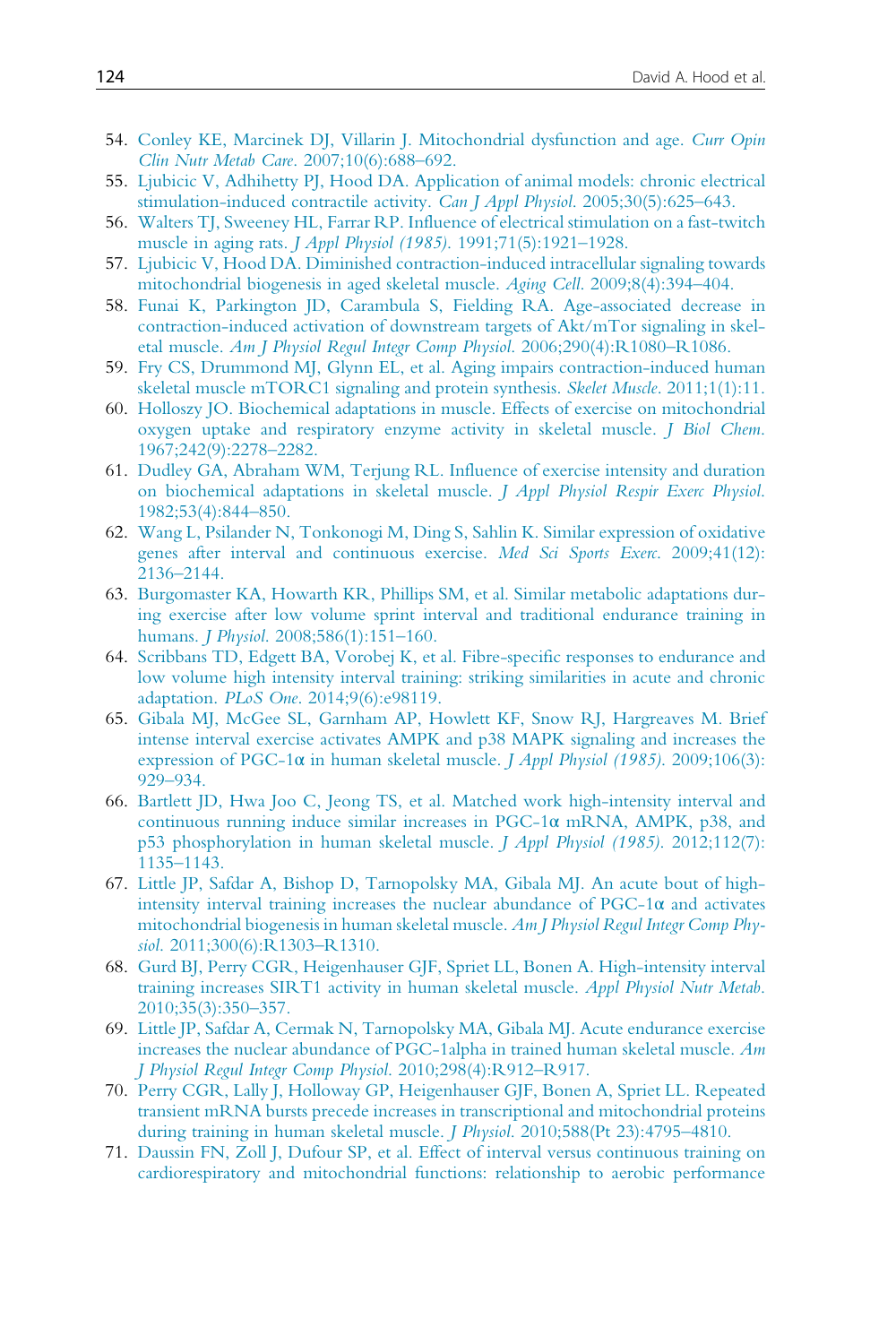<span id="page-26-0"></span>improvements in sedentary subjects. [Am J Physiol Regul Integr Comp Physiol](http://refhub.elsevier.com/S1877-1173(15)00139-8/rf0355). [2008;295\(1\):R264–R272.](http://refhub.elsevier.com/S1877-1173(15)00139-8/rf0355)

- 72. [Yakes FM, Van Houten B. Mitochondrial DNA damage is more extensive and persists](http://refhub.elsevier.com/S1877-1173(15)00139-8/rf0360) [longer than nuclear DNA damage in human cells following oxidative stress.](http://refhub.elsevier.com/S1877-1173(15)00139-8/rf0360) Proc Natl Acad Sci USA[. 1997;94\(2\):514–519.](http://refhub.elsevier.com/S1877-1173(15)00139-8/rf0360)
- 73. [Tarnopolsky MA, Raha S. Mitochondrial myopathies: diagnosis, exercise intolerance,](http://refhub.elsevier.com/S1877-1173(15)00139-8/rf0365) and treatment options. Med Sci Sports Exerc[. 2005;37\(12\):2086–2093.](http://refhub.elsevier.com/S1877-1173(15)00139-8/rf0365)
- 74. [Puntschart A, Claassen H, Jostarndt K, Hoppeler H, Billeter R. mRNAs of enzymes](http://refhub.elsevier.com/S1877-1173(15)00139-8/rf0370) [involved in energy metabolism and mtDNA are increased in endurance-trained athletes.](http://refhub.elsevier.com/S1877-1173(15)00139-8/rf0370) Am J Physiol[. 1995;269\(3 Pt 1\):C619–C625.](http://refhub.elsevier.com/S1877-1173(15)00139-8/rf0370)
- 75. [Williams RS. Mitochondrial gene expression in mammalian striated muscle. Evidence](http://refhub.elsevier.com/S1877-1173(15)00139-8/rf0375) [that variation in gene dosage is the major regulatory event.](http://refhub.elsevier.com/S1877-1173(15)00139-8/rf0375) *J Biol Chem*. 1986;261(26): [12390–12394.](http://refhub.elsevier.com/S1877-1173(15)00139-8/rf0375)
- 76. [Gordon JW, Rungi AA, Inagaki H, Hood DA. Effects of contractile activity on mito](http://refhub.elsevier.com/S1877-1173(15)00139-8/rf0380)[chondrial transcription factor A expression in skeletal muscle.](http://refhub.elsevier.com/S1877-1173(15)00139-8/rf0380) J Appl Physiol (1985). [2001;90:389–396.](http://refhub.elsevier.com/S1877-1173(15)00139-8/rf0380)
- 77. [Bengtsson J, Gustafsson T, Widegren U, Jansson E, Sundberg CJ. Mitochondrial tran](http://refhub.elsevier.com/S1877-1173(15)00139-8/rf0385)[scription factor A and respiratory complex IV increase in response to exercise training in](http://refhub.elsevier.com/S1877-1173(15)00139-8/rf0385) humans. Pflugers Arch[. 2001;443\(1\):61–66.](http://refhub.elsevier.com/S1877-1173(15)00139-8/rf0385)
- 78. [Andreu AL, Hanna MG, Reichmann H, et al. Exercise intolerance due to mutations in](http://refhub.elsevier.com/S1877-1173(15)00139-8/rf0390) [the cytochrome b gene of mitochondrial DNA.](http://refhub.elsevier.com/S1877-1173(15)00139-8/rf0390) N Engl J Med. 1999;341(14): [1037–1044.](http://refhub.elsevier.com/S1877-1173(15)00139-8/rf0390)
- 79. [Jeppesen TD, Dun](http://refhub.elsevier.com/S1877-1173(15)00139-8/rf0395)ø [M, Schwartz M, et al. Short- and long-term effects of endurance](http://refhub.elsevier.com/S1877-1173(15)00139-8/rf0395) [training in patients with mitochondrial myopathy.](http://refhub.elsevier.com/S1877-1173(15)00139-8/rf0395) Eur J Neurol. 2009;16(12): [1336–1339.](http://refhub.elsevier.com/S1877-1173(15)00139-8/rf0395)
- 80. [Taivassalo T, Gardner JL, Taylor RW, et al. Endurance training and detraining in](http://refhub.elsevier.com/S1877-1173(15)00139-8/rf0400) [mitochondrial myopathies due to single large-scale mtDNA deletions.](http://refhub.elsevier.com/S1877-1173(15)00139-8/rf0400) Brain. [2006;129\(Pt 12\):3391–3401.](http://refhub.elsevier.com/S1877-1173(15)00139-8/rf0400)
- 81. [Murphy JL, Blakely EL, Schaefer AM, et al. Resistance training in patients with single,](http://refhub.elsevier.com/S1877-1173(15)00139-8/rf0405) [large-scale deletions of mitochondrial DNA.](http://refhub.elsevier.com/S1877-1173(15)00139-8/rf0405) Brain. 2008;131(Pt 11):2832–2840.
- 82. [Davies KJA, Quintanilhat AT, Brooks GA, Packer L. Free radicals and tissue damage](http://refhub.elsevier.com/S1877-1173(15)00139-8/rf0410) produced by exercise. [Biochem Biophys Res Commun](http://refhub.elsevier.com/S1877-1173(15)00139-8/rf0410). 1982;107(4):1198–1205.
- 83. [McArdle F, Pattwell DM, Vasilaki A, McArdle A, Jackson MJ. Intracellular generation](http://refhub.elsevier.com/S1877-1173(15)00139-8/rf0415) [of reactive oxygen species by contracting skeletal muscle cells.](http://refhub.elsevier.com/S1877-1173(15)00139-8/rf0415) Free Radic Biol Med. [2005;39\(5\):651–657.](http://refhub.elsevier.com/S1877-1173(15)00139-8/rf0415)
- 84. [Sakellariou GK, Jackson MJ, Vasilaki A. Redefining the major contributors to super](http://refhub.elsevier.com/S1877-1173(15)00139-8/rf0420)[oxide production in contracting skeletal muscle. The role of NAD\(P\)H oxidases.](http://refhub.elsevier.com/S1877-1173(15)00139-8/rf0420) Free Radic Res[. 2014;48\(January\):12–29.](http://refhub.elsevier.com/S1877-1173(15)00139-8/rf0420)
- 85. [Powers SK, Talbert EE, Adhihetty PJ. Reactive oxygen and nitrogen species as intra](http://refhub.elsevier.com/S1877-1173(15)00139-8/rf0425)[cellular signals in skeletal muscle.](http://refhub.elsevier.com/S1877-1173(15)00139-8/rf0425) J Physiol. 2011;589(Pt 9):2129–2138.
- 86. [Adhihetty PJ, Ljubicic V, Menzies KJ, Hood DA. Differential susceptibility of sub](http://refhub.elsevier.com/S1877-1173(15)00139-8/rf0430)[sarcolemmal and intermyofibrillar mitochondria to apoptotic stimuli.](http://refhub.elsevier.com/S1877-1173(15)00139-8/rf0430) Am J Physiol Cell Physiol[. 2005;3:C994–C1001.](http://refhub.elsevier.com/S1877-1173(15)00139-8/rf0430)
- 87. [Irrcher I, Ljubicic V, Hood DA. Interactions between ROS and AMP kinase activity in](http://refhub.elsevier.com/S1877-1173(15)00139-8/rf0435) [the regulation of PGC-1](http://refhub.elsevier.com/S1877-1173(15)00139-8/rf0435) $\alpha$  [transcription in skeletal muscle cells.](http://refhub.elsevier.com/S1877-1173(15)00139-8/rf0435) Am J Physiol Cell Physiol. [2009;296:C116–C123.](http://refhub.elsevier.com/S1877-1173(15)00139-8/rf0435)
- 88. [Kang C, O'Moore KM, Dickman JR, Ji LL. Exercise activation of muscle peroxisome](http://refhub.elsevier.com/S1877-1173(15)00139-8/rf0440) [proliferator-activated receptor-gamma coactivator-1alpha signaling is redox sensitive.](http://refhub.elsevier.com/S1877-1173(15)00139-8/rf0440) Free Radic Biol Med[. 2009;47:1394–1400.](http://refhub.elsevier.com/S1877-1173(15)00139-8/rf0440)
- 89. [Lee HC, Yin PH, Chi CW, Wei YH. Increase in mitochondrial mass in human fibro](http://refhub.elsevier.com/S1877-1173(15)00139-8/rf0445)[blasts under oxidative stress during replicative cell senescence.](http://refhub.elsevier.com/S1877-1173(15)00139-8/rf0445) J Biomed Sci. 2002;9: [517–526.](http://refhub.elsevier.com/S1877-1173(15)00139-8/rf0445)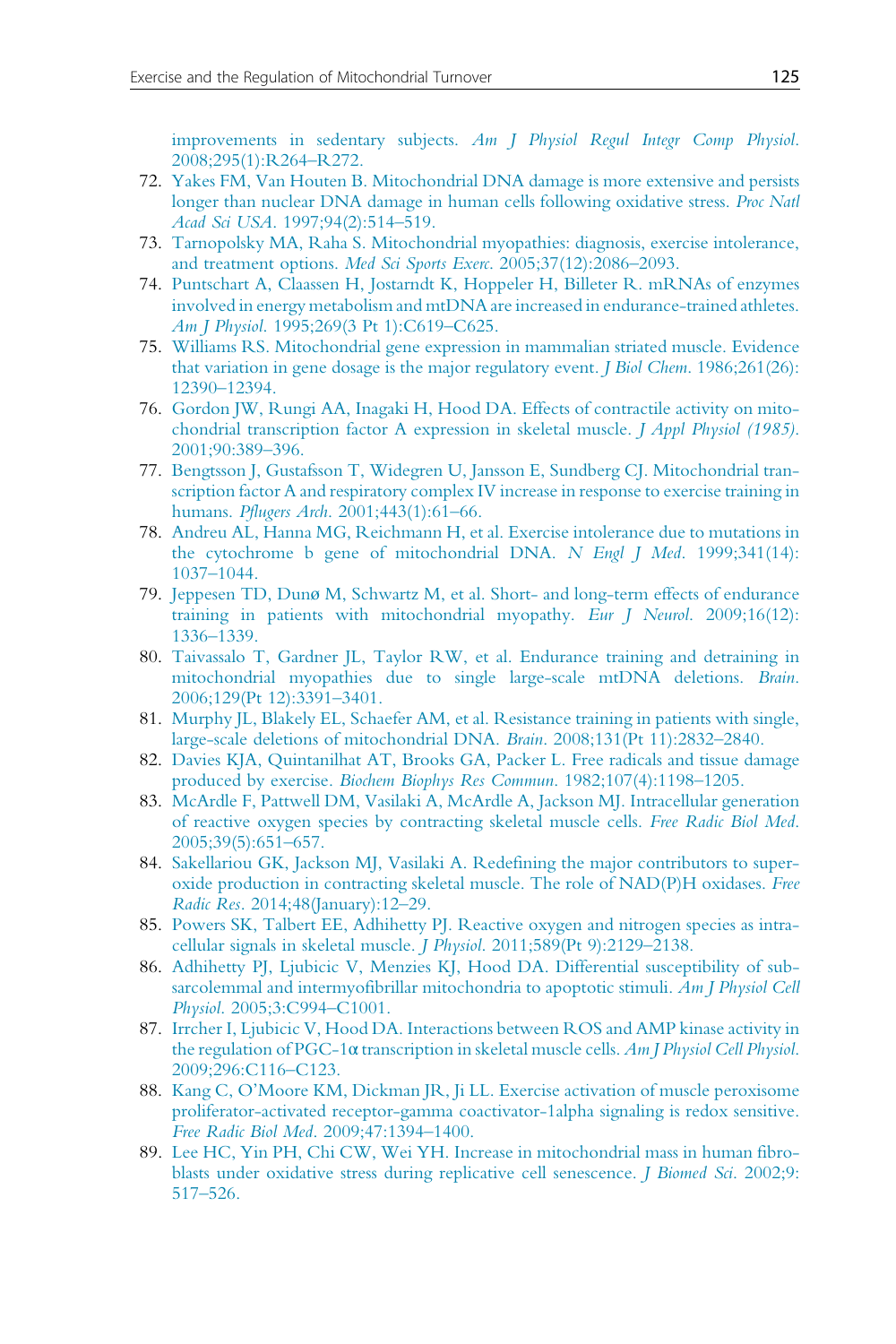- <span id="page-27-0"></span>90. [Koopman WJH, Verkaart S, Visch HJ, et al. Inhibition of complex I of the electron](http://refhub.elsevier.com/S1877-1173(15)00139-8/rf0450) [transport](http://refhub.elsevier.com/S1877-1173(15)00139-8/rf0450) [chain](http://refhub.elsevier.com/S1877-1173(15)00139-8/rf0450) [causes](http://refhub.elsevier.com/S1877-1173(15)00139-8/rf0450)  $O^{2-}$  $O^{2-}$ [-mediated mitochondrial outgrowth.](http://refhub.elsevier.com/S1877-1173(15)00139-8/rf0450) Am J Physiol Cell Physiol[. 2005;288:C1440–C1450.](http://refhub.elsevier.com/S1877-1173(15)00139-8/rf0450)
- 91. [Muthusamy VR, Kannan S, Sadhaasivam K, et al. Acute exercise stress activates](http://refhub.elsevier.com/S1877-1173(15)00139-8/rf0455) [Nrf2/ARE signaling and promotes antioxidant mechanisms in the myocardium.](http://refhub.elsevier.com/S1877-1173(15)00139-8/rf0455) Free Radic Biol Med[. 2012;52\(2\):366–376.](http://refhub.elsevier.com/S1877-1173(15)00139-8/rf0455)
- 92. [Pagliarini DJ, Calvo SE, Chang B, et al. A mitochondrial protein compendium eluci](http://refhub.elsevier.com/S1877-1173(15)00139-8/rf0460)[dates complex I disease biology.](http://refhub.elsevier.com/S1877-1173(15)00139-8/rf0460) Cell. 2008;134(1):112–123.
- 93. [Harbauer AB, Zahedi RP, Sickmann A, Pfanner N, Meisinger C. The protein import](http://refhub.elsevier.com/S1877-1173(15)00139-8/rf0465) [machinery of mitochondria—a regulatory hub in metabolism, stress, and disease.](http://refhub.elsevier.com/S1877-1173(15)00139-8/rf0465) Cell Metab[. 2014;19\(3\):357–372.](http://refhub.elsevier.com/S1877-1173(15)00139-8/rf0465)
- 94. [Takahashi M, Chesley A, Freyssenet D, Hood DA. Contractile activity-induced adap](http://refhub.elsevier.com/S1877-1173(15)00139-8/rf0470)[tations in the mitochondrial protein import system.](http://refhub.elsevier.com/S1877-1173(15)00139-8/rf0470) Am J Physiol. 1998;274(43): [C1380–C1387.](http://refhub.elsevier.com/S1877-1173(15)00139-8/rf0470)
- 95. [Joseph AM, Hood DA. Plasticity of TOM complex assembly in skeletal muscle mito](http://refhub.elsevier.com/S1877-1173(15)00139-8/rf0475)[chondria in response to chronic contractile activity.](http://refhub.elsevier.com/S1877-1173(15)00139-8/rf0475) Mitochondrion. 2012;12(2): [305–312.](http://refhub.elsevier.com/S1877-1173(15)00139-8/rf0475)
- 96. [Grey JY, Connor MK, Gordon JW, Yano M, Mori M, Hood DA. Tom20-mediated](http://refhub.elsevier.com/S1877-1173(15)00139-8/rf0480) [mitochondrial protein import in muscle cells during differentiation.](http://refhub.elsevier.com/S1877-1173(15)00139-8/rf0480) Am J Physiol Cell Physiol[. 2000;279:C1393–C1400.](http://refhub.elsevier.com/S1877-1173(15)00139-8/rf0480)
- 97. [Saleem A, Hood DA. Acute exercise induces tumour suppressor protein p53 translo](http://refhub.elsevier.com/S1877-1173(15)00139-8/rf0485)[cation to the mitochondria and promotes a p53-Tfam-mitochondrial DNA complex in](http://refhub.elsevier.com/S1877-1173(15)00139-8/rf0485) skeletal muscle. J Physiol[. 2013;591\(Pt 14\):3625–3636.](http://refhub.elsevier.com/S1877-1173(15)00139-8/rf0485)
- 98. [Zhang Y, Iqbal S, O'Leary MFN, et al. Altered mitochondrial morphology and defec](http://refhub.elsevier.com/S1877-1173(15)00139-8/rf0490)[tive protein import reveal novel roles for Bax and/or Bak in skeletal muscle.](http://refhub.elsevier.com/S1877-1173(15)00139-8/rf0490) Am J Physiol Cell Physiol[. 2013;305\(5\):C502–C511.](http://refhub.elsevier.com/S1877-1173(15)00139-8/rf0490)
- 99. [Adhihetty PJ, O'Leary MFN, Hood DA. Mitochondria in skeletal muscle: adaptable](http://refhub.elsevier.com/S1877-1173(15)00139-8/rf0495) [rheostats of apoptotic susceptibility.](http://refhub.elsevier.com/S1877-1173(15)00139-8/rf0495) Exerc Sport Sci Rev. 2008;36(3):116–121.
- 100. [Kroemer G, Galluzzi L, Brenner C. Mitochondrial membrane permeabilization in cell](http://refhub.elsevier.com/S1877-1173(15)00139-8/rf0500) death. Physiol Rev[. 2007;87:99–163.](http://refhub.elsevier.com/S1877-1173(15)00139-8/rf0500)
- 101. [Adhihetty PJ, Ljubicic V, Hood DA. Effect of chronic contractile activity on SS and](http://refhub.elsevier.com/S1877-1173(15)00139-8/rf0505) [IMF mitochondrial apoptotic susceptibility in skeletal muscle.](http://refhub.elsevier.com/S1877-1173(15)00139-8/rf0505) Am J Physiol Endocrinol Metab[. 2007;292:E748–E755.](http://refhub.elsevier.com/S1877-1173(15)00139-8/rf0505)
- 102. [Vainshtein A, Kazak L, Hood DA. Effects of endurance training on apoptotic suscep](http://refhub.elsevier.com/S1877-1173(15)00139-8/rf0510)tibility in striated muscle. J Appl Physiol (1985)[. 2011;110\(6\):1638–1645.](http://refhub.elsevier.com/S1877-1173(15)00139-8/rf0510)
- 103. [Peterson JM, Bryner RW, Sindler A, Frisbee JC, Alway SE. Mitochondrial apoptotic](http://refhub.elsevier.com/S1877-1173(15)00139-8/rf0515) [signaling is elevated in cardiac but not skeletal muscle in the obese Zucker rat and is](http://refhub.elsevier.com/S1877-1173(15)00139-8/rf0515) [reduced with aerobic exercise.](http://refhub.elsevier.com/S1877-1173(15)00139-8/rf0515) J Appl Physiol (1985). 2008;105(6):1934–1943.
- 104. [Mcmillan EM, Graham DA, Rush JWE, Quadrilatero J. Decreased DNA fragmenta](http://refhub.elsevier.com/S1877-1173(15)00139-8/rf0520)[tion and apoptotic signaling in soleus muscle of hypertensive rats following 6 weeks of](http://refhub.elsevier.com/S1877-1173(15)00139-8/rf0520) treadmill training. J Appl Physiol (1985)[. 2012;113\(7\):1048–1057.](http://refhub.elsevier.com/S1877-1173(15)00139-8/rf0520)
- 105. [Salminen A, Vihko V. Autophagic response to strenuous exercise in mouse skeletal](http://refhub.elsevier.com/S1877-1173(15)00139-8/rf0525) muscle fibers. [Virchows Arch B Cell Pathol Incl Mol Pathol](http://refhub.elsevier.com/S1877-1173(15)00139-8/rf0525). 1984;45(1):97–106.
- 106. [Grumati P, Coletto L, Schiavinato A, et al. Physical exercise stimulates autophagy in](http://refhub.elsevier.com/S1877-1173(15)00139-8/rf0530) [normal skeletal muscles but is detrimental for collagen VI-deficient muscles.](http://refhub.elsevier.com/S1877-1173(15)00139-8/rf0530) Autophagy[. 2014;7\(12\):1415–1423.](http://refhub.elsevier.com/S1877-1173(15)00139-8/rf0530)
- 107. [He C, Bassik MC, Moresi V, et al. Exercise-induced BCL2-regulated autophagy is](http://refhub.elsevier.com/S1877-1173(15)00139-8/rf0535) [required for muscle glucose homeostasis.](http://refhub.elsevier.com/S1877-1173(15)00139-8/rf0535) Nature. 2012;481(7382):511–515.
- 108. [Jamart C, Benoit N, Raymackers J-MM, Kim HJ, Kim CK, Francaux M. Autophagy](http://refhub.elsevier.com/S1877-1173(15)00139-8/rf0540)[related and autophagy-regulatory genes are induced in human muscle after](http://refhub.elsevier.com/S1877-1173(15)00139-8/rf0540) ultraendurance exercise. Eur J Appl Physiol[. 2012;112\(8\):3173–3177.](http://refhub.elsevier.com/S1877-1173(15)00139-8/rf0540)